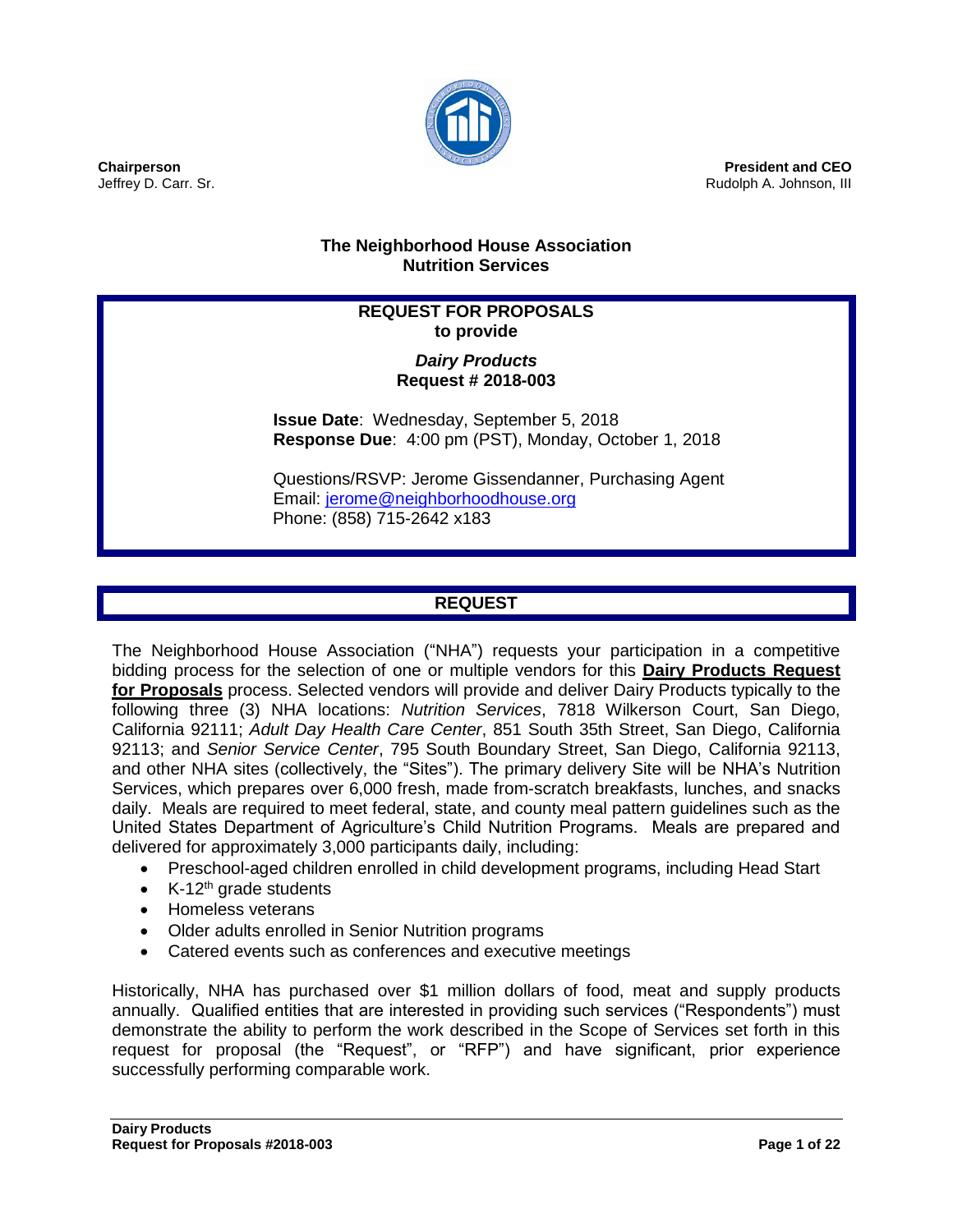## **TIME LINE**

| <b>Event</b>                                            | <b>Date</b>                   |
|---------------------------------------------------------|-------------------------------|
| <b>RFP Published</b>                                    | Wednesday, September 5, 2018  |
| <b>RSVP Date for Mandatory Bidders Tour</b>             | September 13, 2018 4:00 PM    |
| <b>Mandatory NHA Nutrition Services Bidders</b><br>Tour | September 18, 2018, 9:30 AM   |
| Deadline for RFP Questions                              | September 21, 2018 at 4:00 PM |
| Last Day to Post Responses to Questions                 | September 26, 2018 by 4:00 PM |
| RFP Submission Deadline & RFP Closed                    | October 1, 2018 at 4:00 PM    |
| Request for Best and Final Offer                        | October 5, 2018               |
| <b>Bidder Oral Presentation</b>                         | October 10 and 12, 2018       |
| <b>Bid Award Letters</b>                                | October 19, 2018              |
| <b>Contracts Sent to Awardees</b>                       | November 1, 2018              |
| <b>Vendor Contract Final Execution</b>                  | December 1, 2018              |
| <b>Contract Start Date</b>                              | January 1, 2019               |

*This Request is not an offer or commitment to purchase any goods or services or to award or enter into a contract.*

# **1.0 ABOUT NEIGHBORHOOD HOUSE ASSOCIATION**

Neighborhood House Association (NHA) is a California nonprofit, public benefit corporation and recognized as a 501(c)(3) tax-exempt organization with its administrative office located at 5660 Copley Drive, San Diego, CA 92111. Having served the local community for over 100 years, NHA operates one of San Diego's largest multi-purpose human service agency that facilitates leadership in communities and assists more than 24,000 families annually. NHA operates over 120 locations throughout San Diego County, delivering services that are designed to improve the quality of life through programs related to child development, feeding seniors and assisting them to live on their own, mental health services, housing and rental assistance, and related social services. Established in 1914 as a settlement house to serve the growing immigrant population and incorporated in 1923, NHA programs currently include:

| <b>Adult Day Health Care</b> | <b>Homework Center</b>                  |
|------------------------------|-----------------------------------------|
| <b>Black Infant Health</b>   | Financial Coaching & Counseling Program |
| Friendship Clubhouse         | Innovisions                             |
| <b>Geriatric Specialty</b>   | <b>Nutrition Services</b>               |
| <b>Head Start</b>            | <b>Project Enable</b>                   |
| <b>Early Head Start</b>      | Project In-Reach                        |
| <b>HIV/AIDS Services</b>     | <b>Senior Nutrition Center</b>          |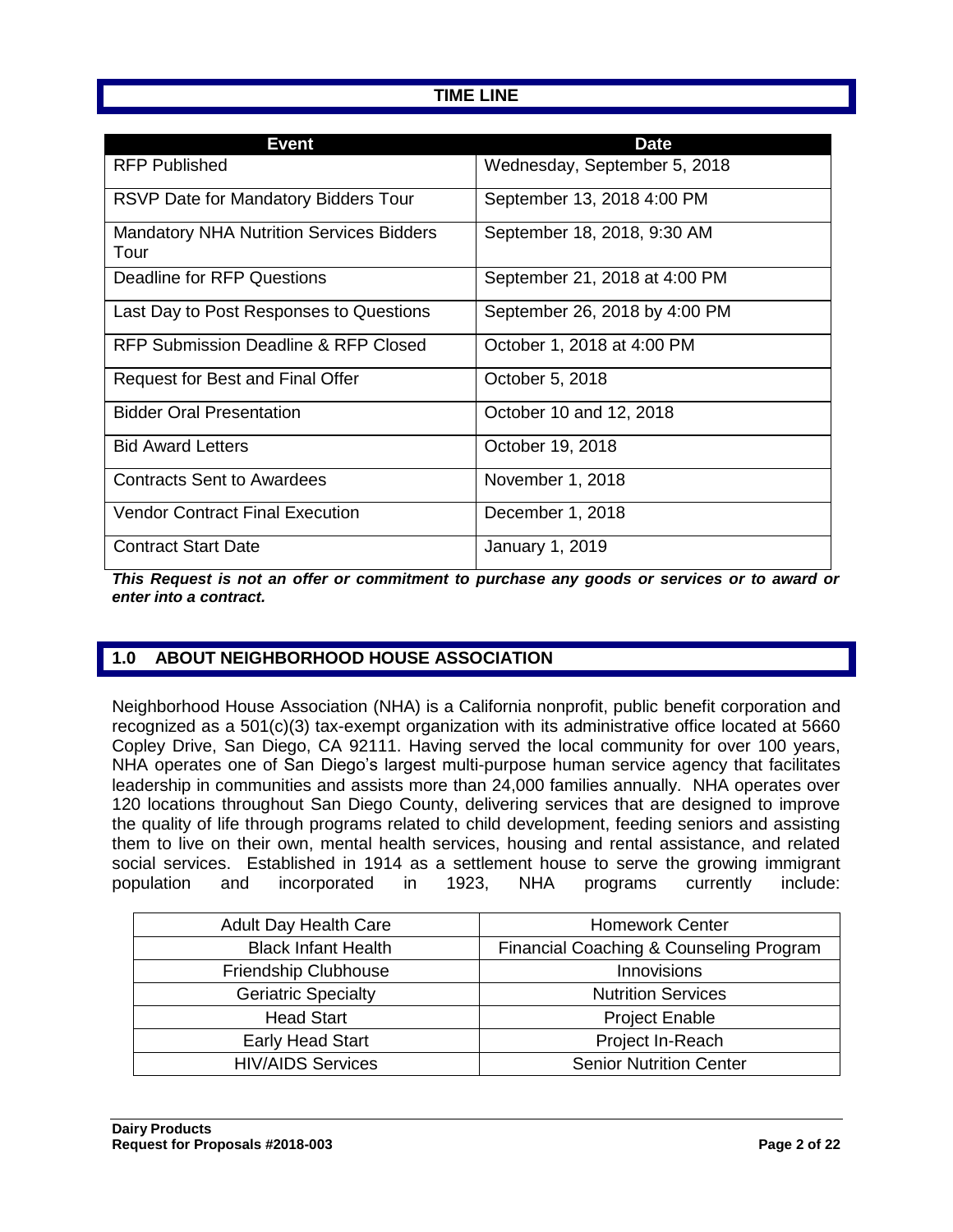NHA has adopted a corporate policy reaffirming its commitment to equal opportunity contracting. Small, local, disadvantaged, women-owned, and ethnic minority-owned businesses are encouraged to submit responses to this Request.

#### **For further information, please refer to the NHA website: [www.neighborhoodhouse.org.](http://www.neighborhoodhouse.org/)**

#### **2.0 NHA NUTRITION SERVICES SUMMARY AND PROJECT OBJECTIVE**

NHA's Nutrition Services currently produces and delivers over 6,000 breakfasts, lunches, and snacks made fresh and from-scratch using whole ingredients and dairy products. Meals are delivered daily to more than 50 locations throughout San Diego County. In addition to producing meals for NHA's Head Start children, Nutrition Services also vends meals to preschools, schools, senior nutrition centers, summer food service sites, and also caters meals for small and large executive meetings and conferences. Nutrition Services leads the way locally and nationally in cooking healthy meals made from scratch in a large, institutionalcooking type of operation. NHA's registered dietitian develops recipes and menus that use whole, fresh, local, natural, and organic ingredients. The menu and unique food service operation have been highlighted by the California Department of Education as best practices. In May 2012, NHA was presented the inaugural *Let's Move! Child Care* award by former First Lady Michelle Obama, for which the menu was the focal point. Pew Charitable Trusts, in conjunction with the Robert Wood Johnson Foundation, used NHA's Nutrition Services as a case study to inform the USDA of best practice models. Annual survey data over the last several years indicates that an average of 96% of parents and children say they enjoy the meals they are served by NHA.

Sourcing dairy products is important for various reasons including high quality nutrition, as well as to further drive home the message about healthy eating how food grows, and where food comes from. NHA's Nutrition Services and Head Start participate in Farm to Preschool. Farm to Preschool's goal is to influence the eating habits of young children while their preferences are forming; creating healthy lifestyles through good nutrition and experiential opportunities such as gardening; and ultimately influencing policies to address the childhood obesity epidemic.

High quality food and nutrition are paramount at NHA. Many of NHA's Head Start sites have school gardens where they grow foods to use in cooking experiments. Teachers work with children on learning to prepare healthy recipes. Cooking classes are provided to parents that mimic the menu served in the classroom. NHA's goal with RFP #2018-003 is to identify vendors that is best suited to help further NHA's efforts in combatting childhood obesity by way of making healthy meals made from scratch using dairy products.

A mandatory Tour of NHA's Nutrition Services will be held on September 18, 2018. This 90 minute event will include an insightful overview of NHA and the agency's work in the community with a heavy focus on the agency's Nutrition Services. It will be held at NHA's Nutrition Services facility, located at 7818 Wilkerson Ct., San Diego, CA 92111. **Attendance is mandatory for bids to be considered**.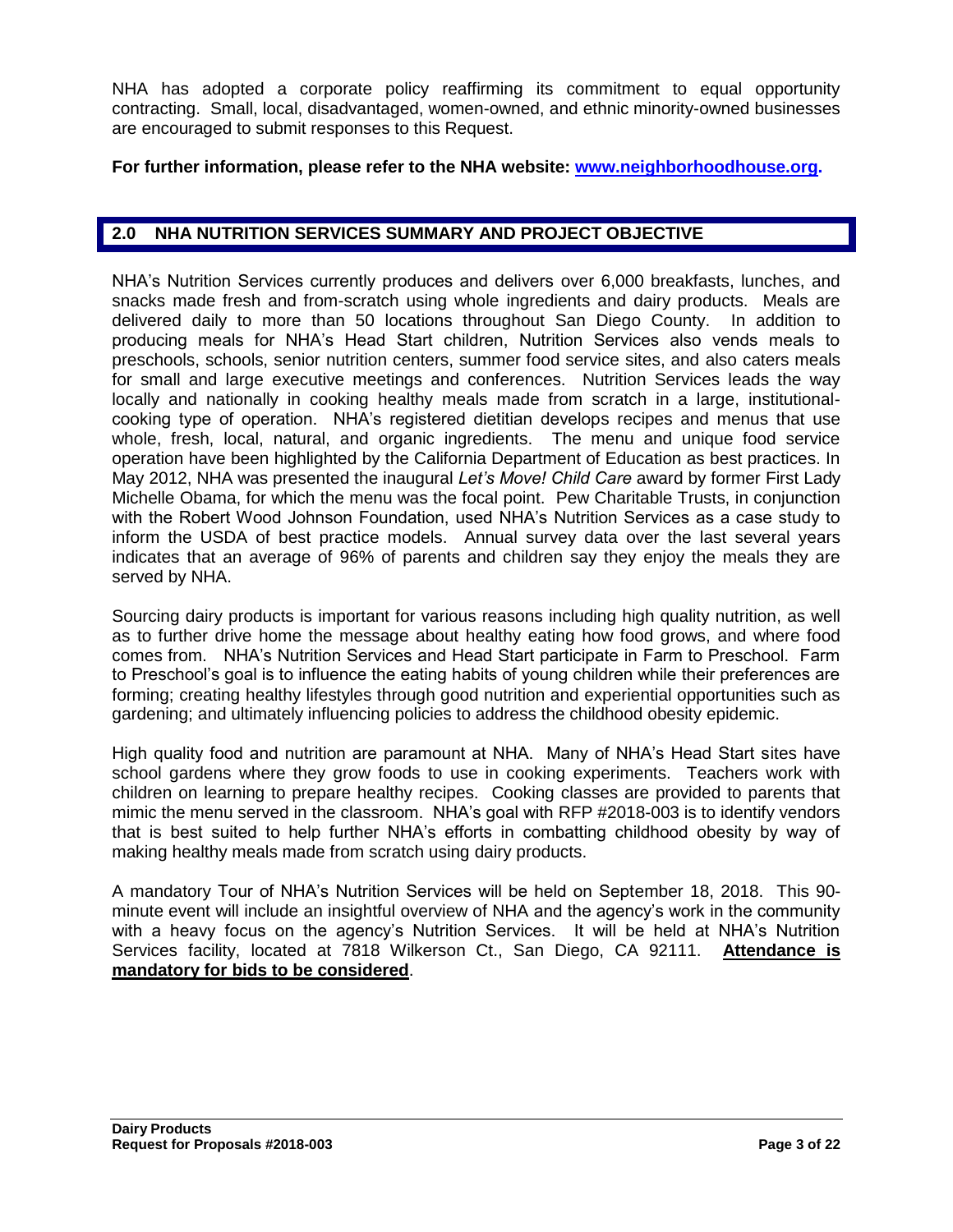# **3.0 SCOPE OF SERVICES FOR THIS REQUEST**

NHA desires to engage the services of dairy companies located within (or easy access to) the San Diego County area, to supply and deliver dairy products.

NHA needs flexibility with ordering timelines. It is preferred that orders be accepted with as little as one-day notice. Accommodating emergency orders to be delivered on the same day is also highly desired.

Services to be performed will include the delivery of dairy products ordered by NHA, including those products listed in Exhibit A attached hereto and incorporated herein by this reference. Please note that the produce listed in Exhibit A is intended to represent only those items frequently used at NHA sites and actual orders made by NHA may include additional variety.

Respondent should anticipate and be equipped to accept, process, and perform orders made over the phone, internet, or email by NHA. Additionally, respondent should be equipped to perform NHA deliveries, within the specified timeframe, on a daily, twice-weekly and/or weekly delivery schedule, to the extent required by NHA to maintain optimum stock levels. Delivery times must be prior to 1:30PM and be negotiated on a case-by-case basis. Dairy demand will likely fluctuate from week to week and month to month.

**Services must be performed in accordance with the specifications, terms and conditions of a fully executed written contract. Such terms include, but are not limited to, applicable federal and California Department of Food and Agriculture standards regulating food quality and wholesomeness**. A specimen of NHA's standard contract terms and conditions is attached to this Request, in the document entitled "Specimen Contract", attached hereto as **Exhibit B** and incorporated herein by this reference.

Anticipated start date for work on this project is January 1, 2019. The expected contract term is expected to be a total of five (5) years that is expected to be an initial one-year contract term with 4 additional option year awards in one year increments. The option year awards are at the discretion of NHA.

#### **4.0 QUESTIONS, RESPONSE REQUIREMENTS, AND CONTENT**

Prior to submitting a response, the Respondent must carefully review this Request and any addenda subsequently issued. The Respondent is responsible for seeking any clarification or information needed to respond. Questions must be submitted via email to: Jerome Gissendanner, Purchasing Agent, at [jerome@neighborhoodhouse.org.](mailto:jerome@neighborhoodhouse.org) Please refer to the Time Line in this RFP for dates pertaining to the question and answer deadlines. The Respondent is solely responsible for any deficiencies in the response submitted.

The Respondent must review the terms and conditions set forth in the NHA Sample Dairy Products Contract and, in the Request Response Submittal Form, attached hereto as Exhibit "C", specifically identify any provisions the Respondent finds unacceptable or desires to negotiate. The Respondent is solely responsible for all costs, direct and/or indirect, that it incurs by responding to this Request. NHA will incur no obligation or liability in connection with the submittal of a response.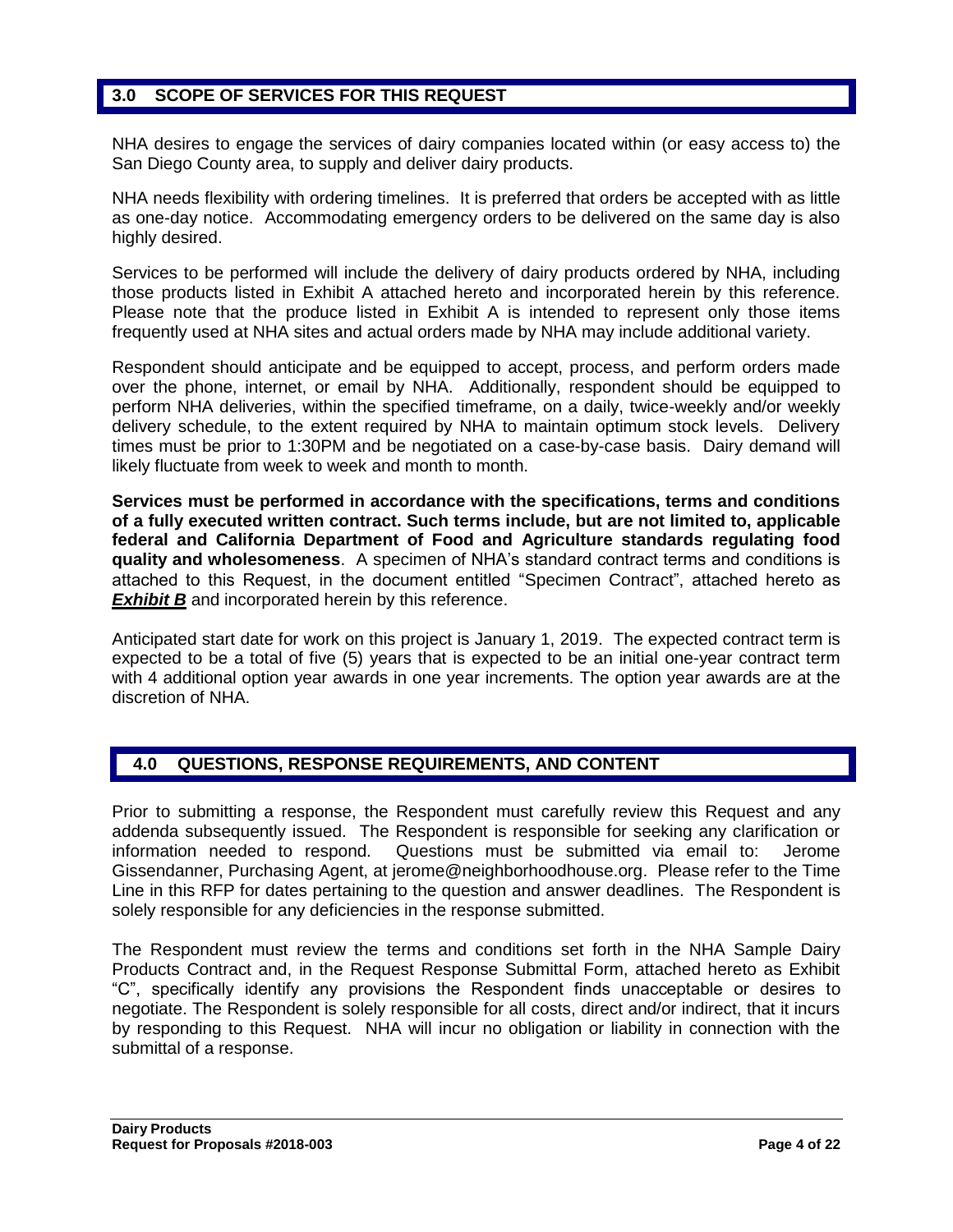A responsive submittal must include the following:

- 1. A completed **Exhibit A -** Product Price List(s) The total price listed on Exhibit A must be provided on the same option submittal form under Exhibit C.
- 2. A completed and signed **Exhibit C** NHA Request Response Submittal Form;
- 3. A completed **Exhibit D** Vendor References Form listing of at least three (3) relevant client references that NHA may contact.
- 4. A signed **Exhibit E** Certifications page;
- 5. A brief description of the firm or business entity, including business history, number of employees, organization structure, ownership structure and expertise, and résumés for principals or employees who would perform the Services in this Request; *or* in the case of an individual Respondent, a detailed personal résumé or curriculum vitae;
- 6. A detailed listing and description of experience, specialized training, and other information that demonstrates the Respondent's expertise and capacity to provide the Services specified in this Request;
- 7. A detailed description of the notification, hold and recall procedures Respondent would perform, in the event of a food product and/or supply recall;
- 8. Online ordering instructions, demonstrating the procedures NHA would need to follow to place online orders to Respondent. Please include anticipated processing times and other pertinent information related to orders placed via the Internet;
- 9. Respondent's financial rating and any documentation which indicates the most current financial stability of Respondent's business operations and credit worthiness, including but not limited to, Dun & Bradstreet (D-U-N-S) rating(s), recent year-end financial statements, etc.;
- 10. A statement by Respondent disclosing potential and/or pending *material* litigation;
- 11. Any other relevant information that Respondent believes would assist NHA in evaluating the submittal, including a statement by Respondent which clearly identifies any business relationship that Respondent believes may give rise to a conflict of interest, if selected to provide the Services in this Request.

# **5.0 PRODUCT PRICE LISTS**

The Product Price Lists, attached hereto as **Exhibit A** are a compilation of the Dairy Products ordered most frequently by NHA. Multiple bids may be selected. Product Price Lists contain the listing of products. *Respondents are not to alter any items preprinted on these price list sheets. For accurate cost comparisons, price must be provided for the pack quantity and pack size indicated on the sheets.*

The total cost for Exhibit A must be included in **Exhibit C -** *Request Response Submittal Form.*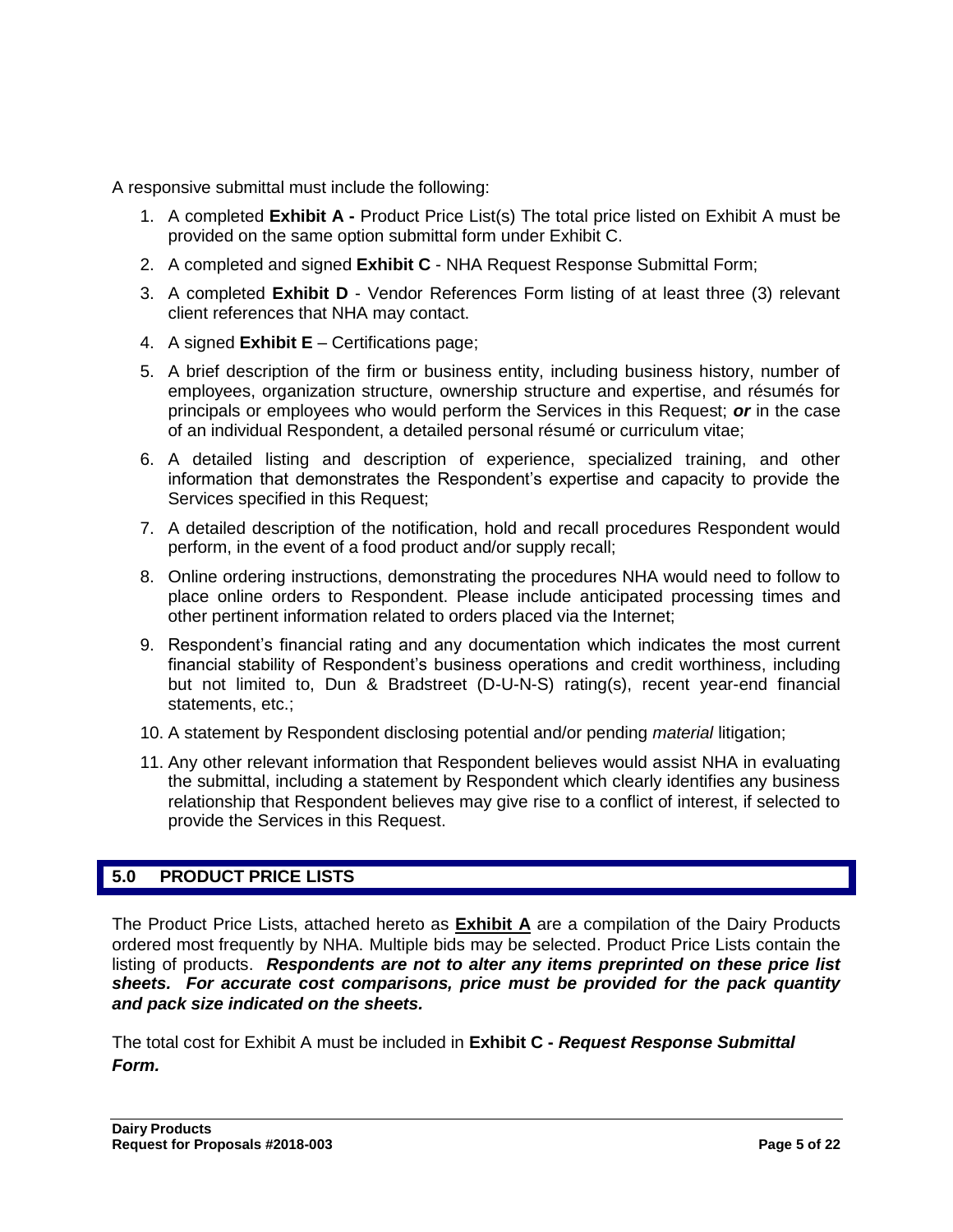## **6.0 RESPONSE SUBMITTAL PROCEDURES**

Prior to submitting a response, Respondent must carefully review this Request and any addenda subsequently issued. Respondent is responsible for seeking any clarification or information needed to respond. Respondent is solely responsible for any deficiencies in the response submitted.

#### **Addenda**

Any material changes to this Request resulting from either a Clarification, submitted by a prospective Respondent, or a business decision of NHA, will be posted on NHA's website. All changes in such addenda shall supersede or supplement this Request. Respondents are solely responsible for determining whether any addenda have been issued prior to submittal of a response.

#### **Quotations**

All prices and quotations must be in ink or typewritten. No pencil figures or erasures permitted. Mistakes may be crossed out and corrections inserted adjacent thereto and must be initialed in ink by person signing quotation. No oral or telephone quotations or modifications will be accepted.

#### **Bid Submittal Package**

Submit a complete proposal package to NHA no later than **Monday, October 1, 2018 at 4:00 PM** in the following manner:

- 1. One original hard copy bid clearly marked, "Original."
- 2. Five hard copies clearly marked, "Copy."
- 3. One W-9 Form

Respondent must submit the Bid Submittal Package in typed or printed document form, on 8½" x 11", white paper, in a sealed envelope(s). All documents listed above must be identical. Hard copy submissions may be hand-delivered or mailed and must be received by NHA by the deadline listed in the timeline above.

Hard copy submissions must be sealed in an envelope addressed to:

Neighborhood House Association Attn: Jerome Gissendanner, Purchasing Agent Procurement Division – RFP #2018-003 5660 Copley Drive, San Diego, CA 92111

Only complete bid proposals will be considered. Bids with missing information will be considered incomplete and may not be considered in the competitive bid analysis.

#### **RFP Submissions Deadline and Closure**

RFP #2018-003 will close on **Monday, October 1, 2018 at 4:00 PM**. Late submissions will not be accepted under this solicitation. **ALL proposals** must be received and date/time stamped at NHA no later than the stated deadline.

#### **Award Notification to Bidders**

Respondents will be notified in writing of the solicitation outcome after the evaluation committee has recommended and the Board of Directors has approved the Awardee.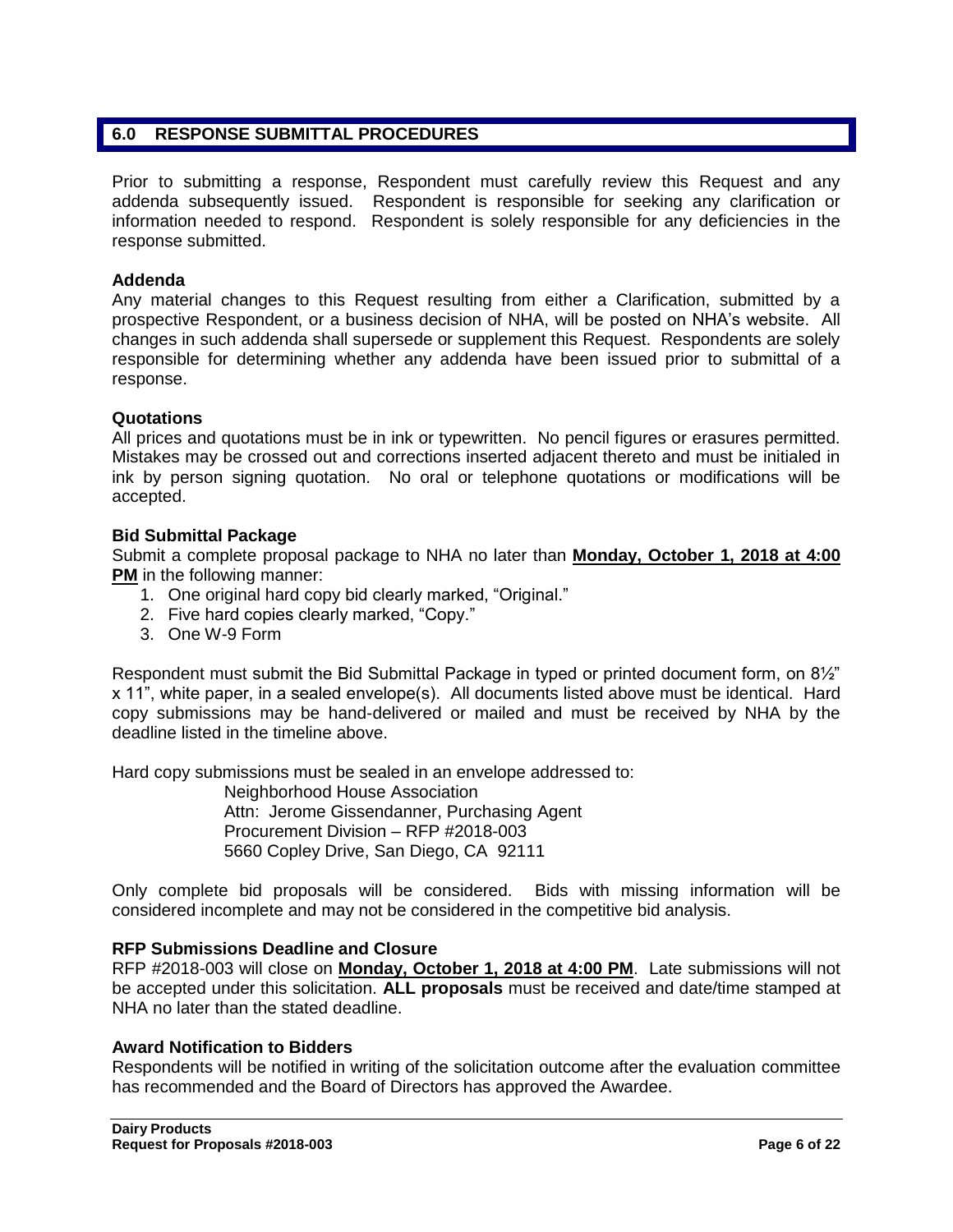#### **Withdrawal of Submittal**

A Respondent may withdraw its proposal by written request at any time prior to the submittal deadline. NHA will shred, not return, the submittal package.

#### **7.0 CONFIDENTIALITY**

Respondent may have or may be provided access to NHA's proprietary items or confidential information, including but not limited to, all the information acquired by Respondent for the purpose of developing a response to this Request ("Confidential Information"). Respondent understands and agrees to maintain the confidentiality of NHA's Confidential Information in accordance with this RFP and any separate nondisclosure agreement(s) which expressly references the disclosure(s) between Respondent and NHA. At a minimum, Respondent agrees that it shall not make NHA's Confidential Information available to any third party without the written consent of NHA and that title and ownership of the Confidential Information provided by NHA to Respondent shall remain the exclusive property of NHA.

Respondent agrees to immediately notify, in writing, NHA's authorized representative in the event Respondent determines or has reason to suspect a breach of this requirement.

**Proprietary Information.** Certain documents in NHA's possession are subject to inspection and copying pursuant to Federal Head Start, the United States Department of Agriculture (USDA) and California Department of Education (CDE) regulations; however, the foregoing regulations do not require disclosure of proprietary information that constitutes a trade secret under California law. NHA will attempt to protect legitimate proprietary information included in any submittal, but shall not be liable for the disclosure of any proprietary information.

Proprietary information included with a response submittal must be separately bound and clearly labeled with the words "Confidential Proprietary Information." Appropriate reference to this separately bound information must be made in the body of the submittal. *Marking the*  entire submittal as proprietary will result in it being rejected and returned to the *Respondent participant unread.*

#### **8.0 SELECTION PROCESS**

This Request is seeking to identify the Respondents most qualified to provide the Services. NHA, in its sole discretion, will determine which Respondents are most qualified to provide the Services, based on the information in the response submittals. These Respondents may be asked to interview with NHA representatives and respond to questions regarding the submittal response. NHA, in its sole discretion, will make its final selection of the Respondent(s) whose experience, expertise, reputation, capabilities and past performance is determined to be best suited for the performance of the Services. NHA's decision is final and is not subject to any form of administrative review, appeal or protest.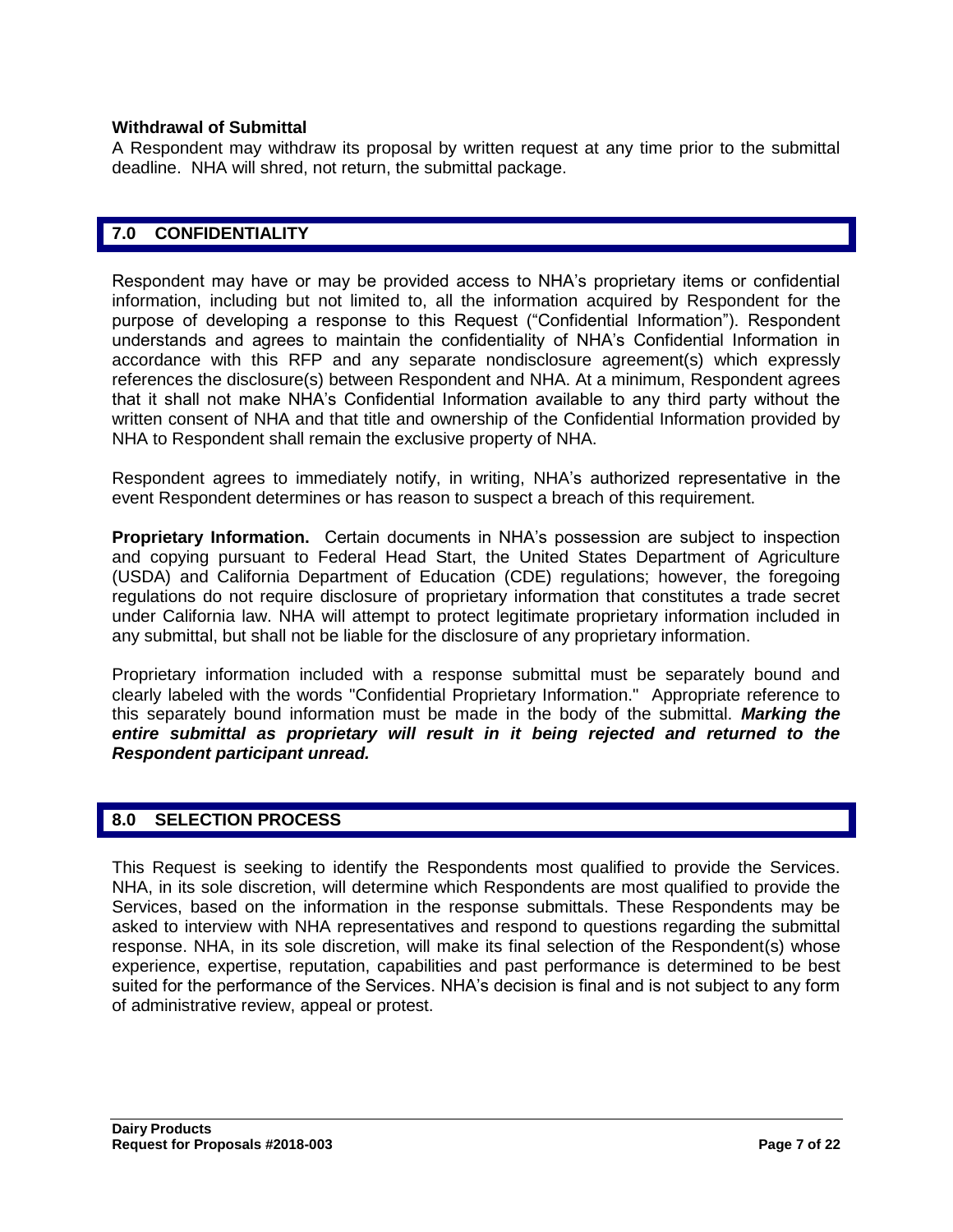#### **9.0 CONTRACTING PROCESS**

Neither this Request nor the selection of a Respondent(s) will create a binding commitment on NHA. Upon completion of the selection process, NHA will award a contract(s) to the party(ies) whom it elects to provide the Services in this Request. A binding commitment will only occur (i) when a contract between NHA and the successful Respondent has been fully executed; and (ii) when the successful Respondent(s) furnishes sufficient evidence that it has satisfied each of the insurance requirements referenced in the final contract.

## **10.0 FEDERAL NONDISCRIMINATION STATEMENT**

In accordance with Federal civil rights law and U.S. Department of Agriculture (USDA) civil rights regulations and policies, the USDA, its Agencies, offices, and employees, and institutions participating in or administering USDA programs are prohibited from discriminating based on race, color, national origin, sex, disability, age, or reprisal or retaliation for prior civil rights activity in any program or activity conducted or funded by USDA.

Persons with disabilities who require alternative means of communication for program information (e.g. Braille, large print, audiotape, American Sign Language, etc.), should contact the Agency (State or local) where they applied for benefits. Individuals who are deaf, hard of hearing or have speech disabilities may contact USDA through the Federal Relay Service at (800) 877-8339. Additionally, program information may be made available in languages other than English.

To file a program complaint of discrimination, complete the [USDA Program Discrimination](http://www.ocio.usda.gov/sites/default/files/docs/2012/Complain_combined_6_8_12.pdf)  [Complaint Form,](http://www.ocio.usda.gov/sites/default/files/docs/2012/Complain_combined_6_8_12.pdf) (AD-3027) found online at: How to [File a Complaint,](http://www.ascr.usda.gov/complaint_filing_cust.html) and at any USDA office, or write a letter addressed to USDA and provide in the letter all of the information requested in the form. To request a copy of the complaint form, call (866) 632-9992. Submit your completed form or letter to USDA by:

- (1) Mail: U.S. Department of Agriculture Office of the Assistant Secretary for Civil Rights 1400 Independence Avenue, SW Washington, D.C. 20250-9410;
- (2) Fax: (202) 690-7442; or
- (3) Email: program.intake@usda.gov.

This institution is an equal opportunity provider.

The following Exhibits are attached hereto and incorporated herein:

- **Exhibit A –** Dairy Products Price List
- **Exhibit B -** Sample Specimen Contract
- **Exhibit C -** Response Request Submittal Form
- **Exhibit D Vendor Reference Form**
- **Exhibit E -** Certifications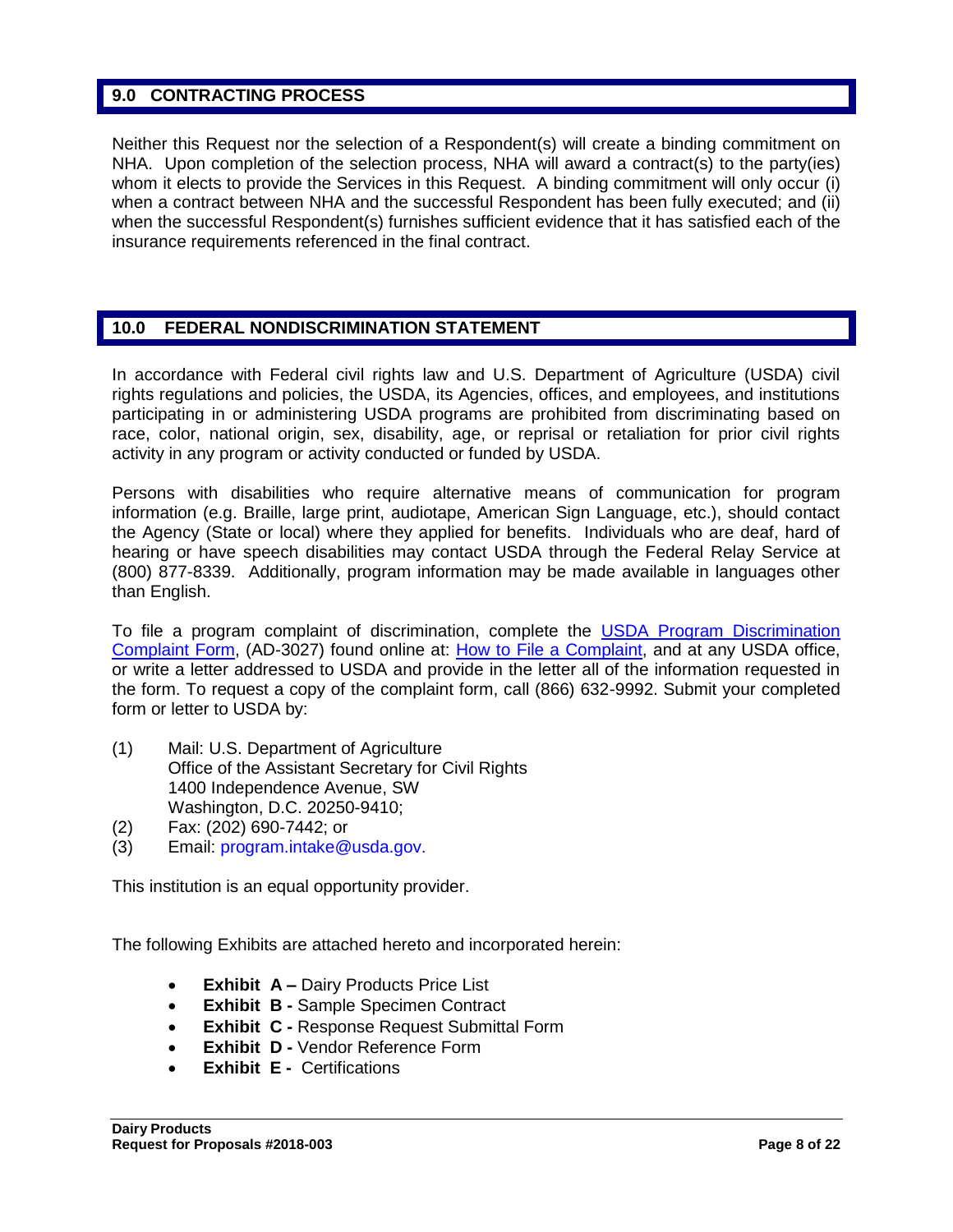# **EXHIBIT "A" Dairy Products "Product Price List and Delivery Site"**

Site: NHA Nutrition Services, 7818 Wilkerson Court, San Diego, CA 92111

| <b>Item</b><br><b>Number</b> | <b>Item</b><br><b>Description</b>                                               | <b>Pack</b><br><b>Quantity</b> | Pack<br><b>Size</b> | <b>Price</b> |
|------------------------------|---------------------------------------------------------------------------------|--------------------------------|---------------------|--------------|
| 1                            | Milk 1% Aseptic                                                                 | 12                             | 32 oz               |              |
| $\overline{2}$               | Milk 1% low fat                                                                 | 70                             | 8 oz                |              |
| 3                            | Yogurt Plain Full Fat                                                           | 1                              | 32 lb               |              |
| $\overline{4}$               | Yogurt French Vanilla Low-fat<br>Organic                                        | 6                              | 32 oz               |              |
| 5                            | Milk 1% low fat crate                                                           | 70                             | 8 oz                |              |
| 6                            | Milk Homogenized                                                                | 6                              | .5 gal              |              |
| 7                            | Cheese Cottage Small Curd 2%                                                    | $\overline{2}$                 | 5 <sub>1b</sub>     |              |
| 8                            | Milk Non-Fat Lactose-free                                                       | 12                             | 8 oz                |              |
| 9                            | Cheese cream plain spread cup                                                   | 100                            | 1 oz                |              |
| 10                           | Cheddar Mild Fancy Shredded                                                     | 4                              | 5 lbs               |              |
| 11                           | Cheese Monterey Jack Fancy                                                      | 4                              | 5 lbs               |              |
| 12 <sup>2</sup>              | <b>Cheese Swiss Feather Shredded</b>                                            | 4                              | 5 lbs               |              |
| 13                           | Milk Soy Ultra Plain *Must meet Child and<br>Adult Care Food Program regulation | 12                             | 32 oz               |              |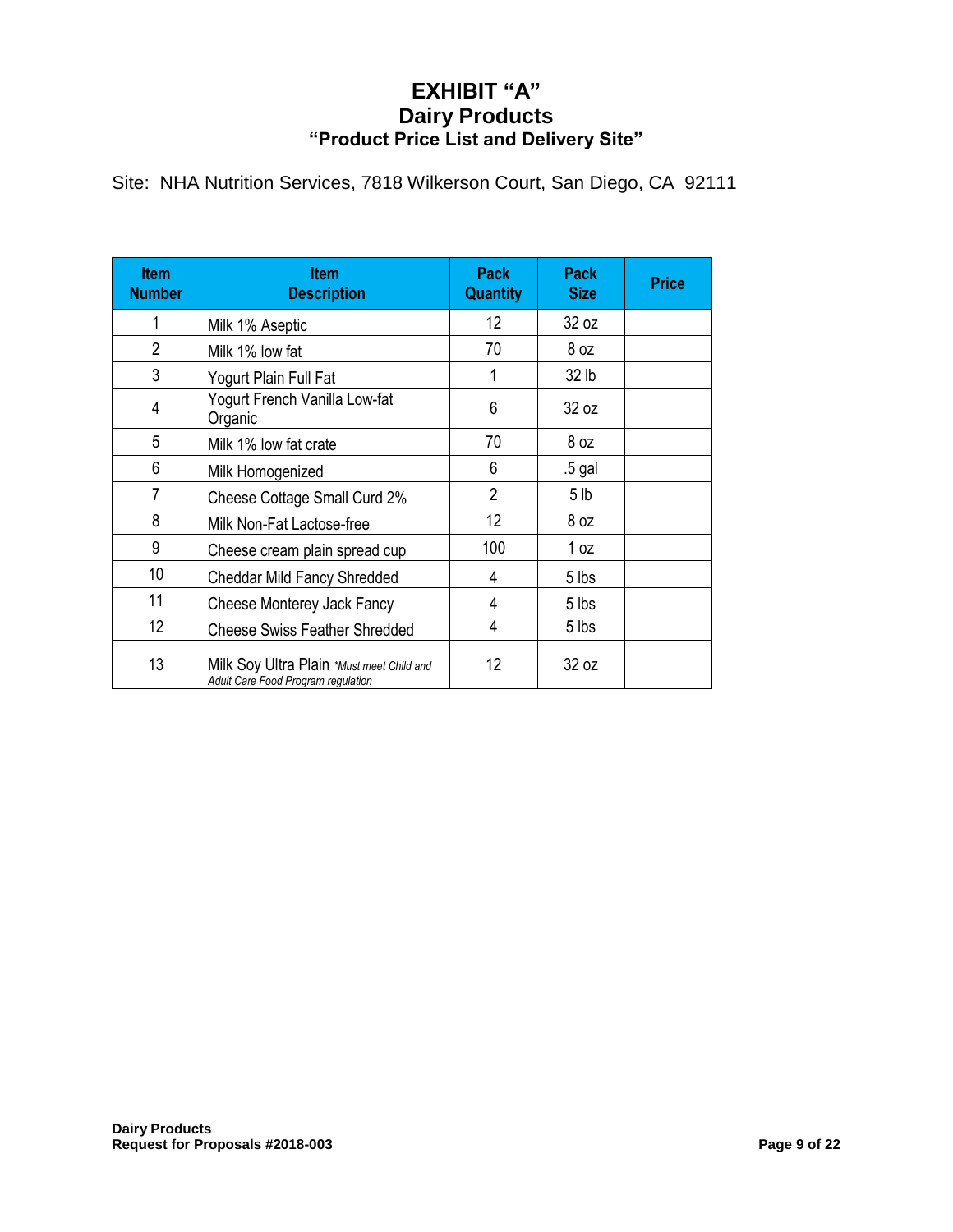

**President and CEO** Rudolph A. Johnson, III

**Chairperson** Jeffrey D. Carr, Sr.

# **EXHIBIT B**

#### **SPECIMENT CONTRACT**

#### **(Sample)**

#### **STANDARD VENDOR'S AGREEMENT Contract #\_\_\_\_\_\_\_\_\_\_\_\_\_\_\_\_\_\_**

This agreement is entered into effective [Date] ("Agreement"), by and between The Neighborhood House Association, a California non-profit, public benefit corporation with primary offices located at 5660 Copley Drive, San Diego, California 92111 ("NHA") and  $\qquad \qquad$ , a  $\qquad \qquad$ , with primary offices located at \_\_\_\_\_\_\_\_\_\_\_\_\_\_\_\_ ("Vendor"). NHA and Vendor are collectively referred hereto as (the "Parties")

#### **RECITALS**

WHEREAS, NHA is contracted through various governmental agencies, including the United States Department of Agriculture ("USDA"), Federal Department of Health & Human Services ("OHS") and the California Department of Education ("CDE") to provide food, beverage and nutrition services to seniors and children residing in communities located throughout San Diego County;

WHEREAS, Vendor is engaged in the food and beverage procurement and delivery service business;

WHEREAS, NHA desires to secure the services of Vendor and Vendor desires to provide food and beverage procurement and delivery services to locations one or more locations in San Diego County;

NOW THEREFORE, in consideration of the mutual covenants and conditions herein, NHA and Vendor (collectively the "Parties") agree as follows:

#### **SECTION 1. SCOPE OF SERVICES**

**1.1** NHA desires to engage the services of Vendor (i) to supply and deliver the food and products listed in the document titled "Product Price List" (hereinafter, the "Products"), attached hereto as **Exhibit "A**" and incorporated herein by reference. Select Products are to be delivered by Vendor to the locations (the "Sites") also referenced in **Exhibit "A**".

**1.2** Vendor should anticipate and be equipped (A) to accept, process and perform Product orders made by NHA, via the Internet; and (i) to perform deliveries on a daily, twice-weekly and/or weekly delivery schedule, to the extent requested by NHA's Project Manager, referenced in Section 9.3 below. NHA demand for Products will likely fluctuate from week to week and month to month. Each Site operates during the time periods and schedule listed on **Exhibit "A".**

#### **SECTION 2. FOOD QUALITY AND HEALTH STANDARDS**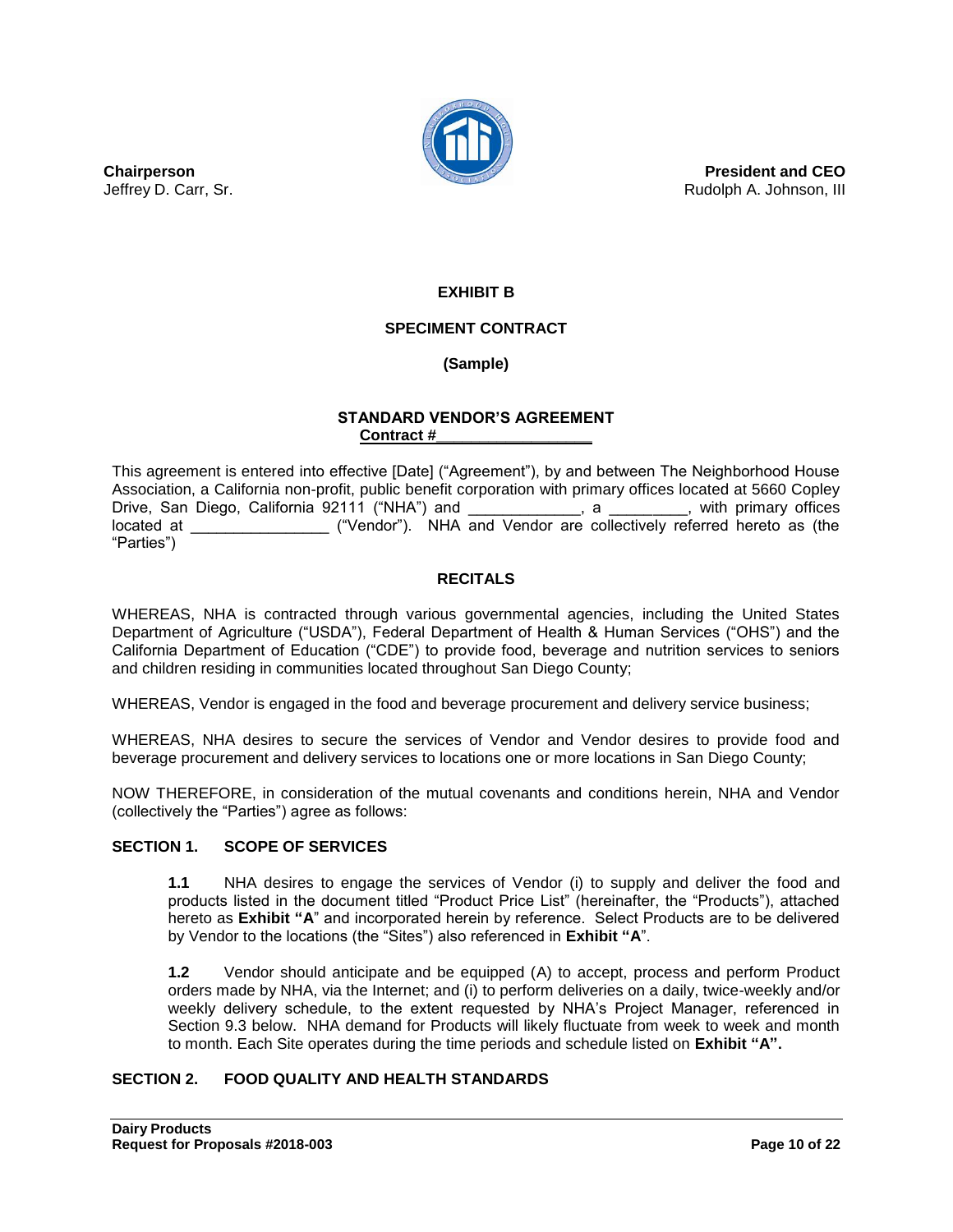**2.1** Employees' Health Statements Required. Vendor agrees that each of Vendor's employees who are engaged in preparing, handling, serving and storing the Products, shall meet California and local Health Department requirements. All employees engaged in preparing, handling and/or serving the Products shall obtain a San Diego County Food Handler's Certificate.

**2.2** Food Handling and Preparation. Vendor shall store all products in sanitary containers that are dated for effective rotation of stock on a first-in, first-out basis. Products prepared for delivery to the Sites must be cooked and/or processed in an appropriately licensed and certified food-preparation facility. Vendor shall handle and prepare all Products in compliance with public health regulations as well as other standards referenced herein as may be modified from time-totime by NHA. Vendor shall be responsible for all food storage and handling to ensure food safety and sanitation until the time of Product acceptance by NHA.

**2.3** Food Quality Standards. Vendor shall purchase and provide Products, and all other related supplies that are wholesome, of the best quality, and comply with all applicable Federal, California and local laws and regulations including, but not limited to:

- The Food and Drug Act;
- Applicable Meat Inspection Regulations;
- The Humane Slaughter of Animals Act and Humane Slaughter Regulations;
- The Official Methods of Analysis and Association of Official Analytical Chemists;
- The Federal Department of Agriculture-Products Regulations;
- The Fish Inspection Act and Regulations;
- The Meat and Canned Foods Act;
- Fresh and Processed Fruit and Vegetable Regulations;
- The U.S. Grain Act and Grain Regulations; and
- California Department of Food and Agriculture.

**2.4** Food Delivery Standards. Vendor agrees to perform the Services herein in a manner which ensures that state and local health and sanitation requirements are met at all times. Vendor agrees to comply with all state and local health regulations that apply to any food, beverage and supply products delivered to NHA, including but not limited to those Products listed in **Exhibit "A"**. All food will be properly stored, prepared, packaged and transported free of contamination and at appropriate temperatures. NHA will not be obligated to pay for any food product that is unwholesome or spoiled at time of delivery.

**2.5** Food Inspection, Acceptance & Labeling**.** Prior to delivery to each Site, Vendor shall inspect all Products for quality and compliance with the standards set forth in this Section 2. Vendor shall make certain all Products clearly display (i) "Expiration Date" labeling; and (ii) any available Child Nutrition labeling. The Site may reject delivery of any Product that reflects an expired product label date.

**2.6** Product Recall and Notification Procedures. Vendor agrees to adhere to the Product recall procedures referenced in **Appendix "I"**, attached hereto and made a part hereof.

**SECTION 3. TERM.** The Initial Term of this Agreement will commence on [End Date] and shall continue, until it automatically expires on [End Date]; unless terminated earlier as provided herein. Prior to expiration of the initial Term, this Agreement may be extended, by mutual written agreement, for four (4) additional Extension Terms of one (1) year each. NHA shall furnish Vendor written notice of its intent to extend the Agreement, not less than sixty (60) days prior to expiration.

#### **SECTION 4. PRICES, COMPENSATION AND PAYMENT**

**4.1** Prices.The prices charged by Vendor for the Products are listed in **Exhibit "A."** Such prices shall remain fixed for a period of six (6) months. Thereafter, the Parties agree to that the Products shall be subject to price adjustments based on market fluctuations. Price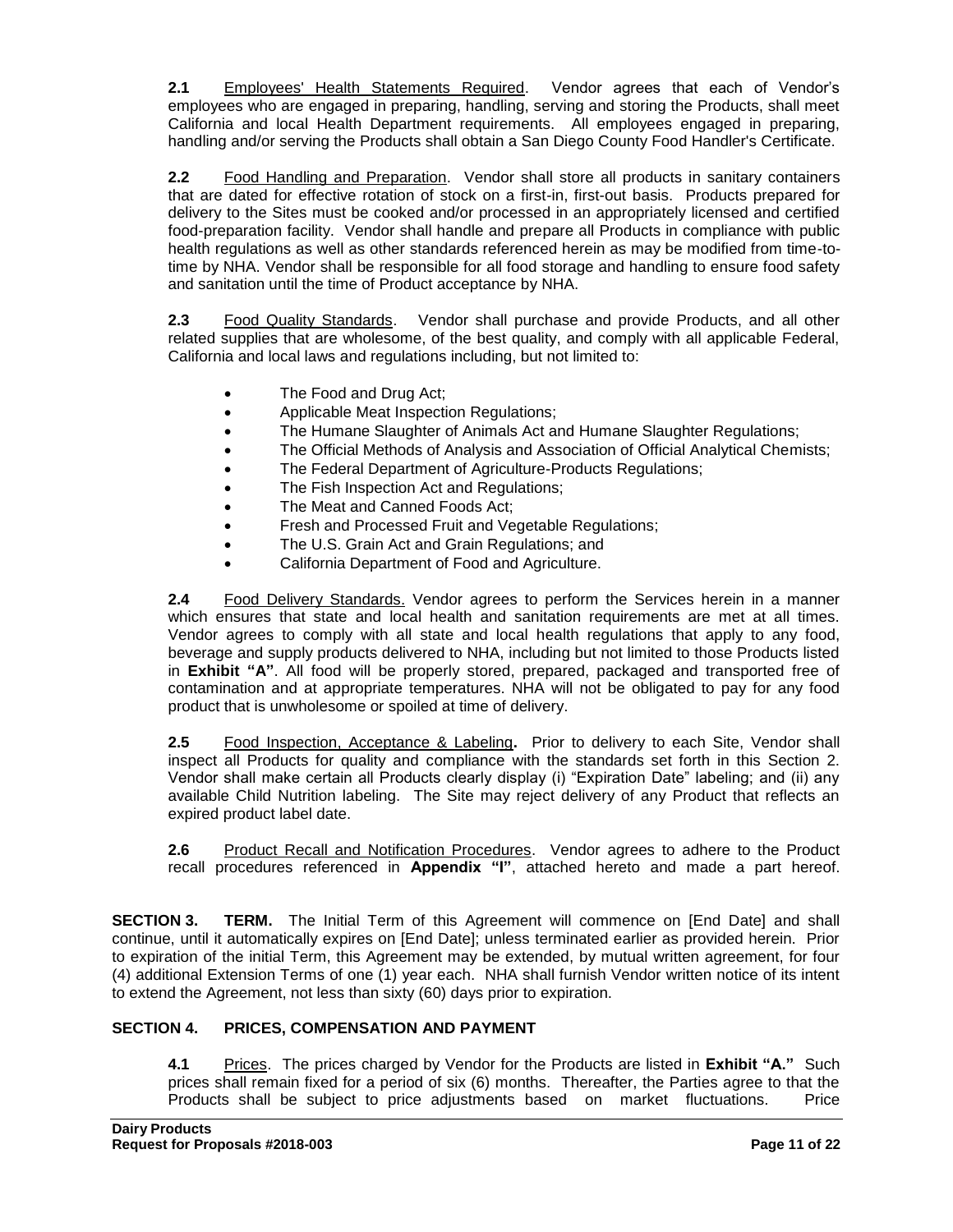adjustments shall not exceed 20% above the prices shown in Exhibit A. There shall be no downward limit on the price adjustments. The Parties may renegotiate Exhibit A upon each anniversary of this Agreement. Additional products may be included in Exhibit A upon mutual agreement of the Parties.

**4.2** Method of Payment. The payment schedule is based on the actual quantity of Product delivered and accepted by each Site in accordance with the timetable referenced in Section 1.2 above. Vendor shall submit invoices on a weekly basis referencing Contract No. \_\_, and separately identifying the quantity of Product delivered and accepted at each Site. NHA will remit payment to the Vendor within 30 days of receipt of the approved invoice. Vendor shall submit duplicate invoices to:

#### **The Neighborhood House Association Attn: Purchasing Department 5660 Copley Drive, San Diego, CA 92111**

**4.3** Billing Records. Vendor shall maintain full and complete records of the Products delivered to NHA. Such records shall be retained for not less than three (3) years following expiration or termination of this Agreement. Such records shall be provided to NHA within five (5) business days following a written request.

#### **SECTION 5. PERFORMANCE STANDARDS**

**5.1** Assurances. The additional Assurances governing agreements between NHA and Vendor are listed on **Appendix "II"**, attached hereto and made a part hereof, ("Assurances). The Parties agree to abide by all of the applicable terms and conditions set forth in the Assurances.

**5.2** Employee Identification. Vendor shall issue identification badges and/or uniforms that shall be worn by Vendor's employees when present in or around the Sites. Vendor's employees shall maintain identification that, at a minimum, displays the employee's picture, name and Vendor's name.

**5.3** Equal Employment Opportunity. Vendor shall not discriminate against any employee or applicant for employment on any basis prohibited by law. Vendor shall provide equal opportunity in all employment practices. Vendor shall comply with all state and federal Wage and Hour laws and all California and Federal laws and regulations governing employment and conditions of employment. Vendor shall comply with the California Workers' Compensation Act as applicable to its employees.

**5.4** Drug Free Workplace Policy. Vendor shall advise all of its employees of NHA's DRUG FREE WORKPLACE POLICY that states:

"The unlawful manufacture, distribution, dispensing, possession, or use of a controlled substance is prohibited at the Neighborhood House Association, including its Head Start Centers and other worksites."

Vendor's employees must agree to the terms of this policy as a condition of employment and be advised that violations of this policy shall result in appropriate disciplinary action, up to and including termination, and that an employee convicted of a violation of a criminal drug statute, occurring in the workplace, is required to notify his/her supervisor of the conviction, in writing, no later than five (5) calendar days after such conviction.

**5.5** Compliance with Law; Licenses and Permits. Vendor shall possess and maintain throughout the term of this Agreement, an "A" rating issued by the San Diego County Department of Public Health, for all locations it operates in San Diego County and present proof of the same upon NHA's. Contractor shall strictly comply with all state, federal and local laws, ordinances and regulations applicable to and governing its operations and the Vending Services, and shall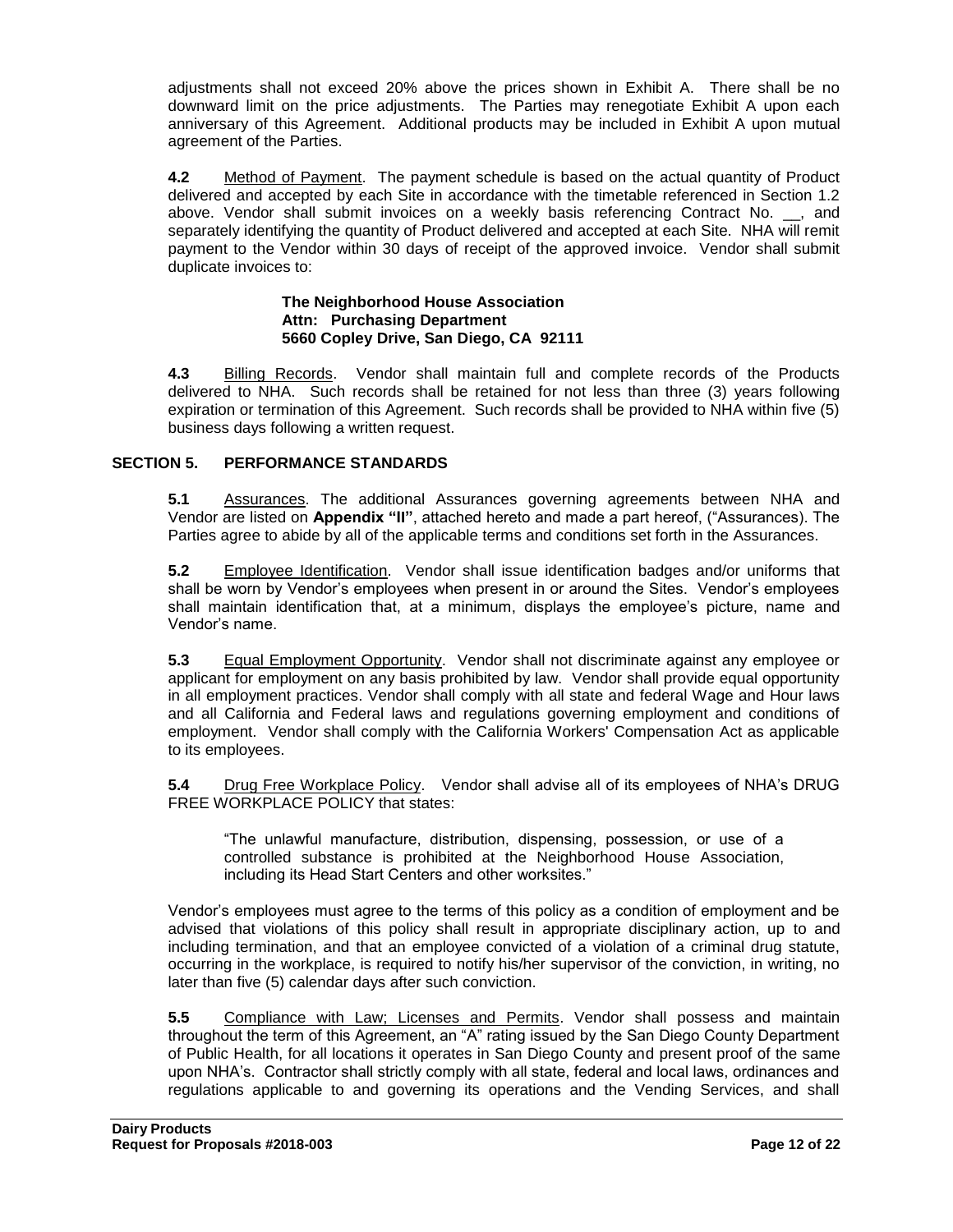procure all necessary licenses and permits. Vendor shall, within twenty-four (24) hours of discovery, notify NHA of any known violation of law or revocation, suspension, termination or other change to any required license or permit. Vendor shall promptly take all steps required to correct the violation of law or reinstate or obtain the license or permit. Should Vendor take any action deemed unlawful or unsafe by law, rule or regulation, such action shall constitute a material breach of this Agreement.

**5.6** Debarment and Suspension Status. Vendor assures and certifies to NHA that it and any subcontractor hired by Vendor to perform on its behalf hereunder, is not currently suspended, debarred, or otherwise prohibited (i) by the Federal Government from bidding on, accepting or being awarded federally funded contracts, either as a contractor or subcontractor; or (ii) by the State of California from bidding on, accepting or being awarded public works contracts, either as a contractor or subcontractor. Vendor agrees to inform NHA within forty-eight (48) hours of any change in its debarment status.

6.0 **INDEMNIFICATION**. Vendor shall indemnify, hold harmless and defend NHA and its officers, directors, agents and employees from and against any and all liabilities, obligations, damages, costs, losses, and expenses (including reasonable attorneys' fees), in litigation commenced by or against Vendor and all claims, demands, actions or judgments of every nature whatsoever in favor of any person on account of personal injury or death, or damages to or loss of property or profits resulting in whole or in part from any act, omission, negligence, fault or violation of law or ordinance, associated with Vendor's performance of this Agreement, and any transactions arising out of or related to this Agreement. Such indemnification by Vendor shall apply unless such damage or injury results from the sole negligence, gross negligence or willful misconduct of NHA its officers, directors, agents or employees.

7.0 **INSURANCE**. Vendor shall, at its sole cost and expense, procure and maintain, throughout the term of this Agreement, the insurance set forth herein. All insurance policies shall be issued by an insurance company authorized by law to conduct business in the State of California, subject to NHA's approval. Vendor shall provide NHA original insurance certificates evidencing the required coverage.

**7.1** Commercial General Liability Policy with coverages as broad and as encompassing as the Commercial General Liability in the occurrence form, and providing coverage against claims for bodily injury or death and property damage occurring in or upon any Site, and arising out of Vendor's and its employees', subcontractors', agents' and authorized representatives' performance of this Agreement. Such insurance shall be primary and non-contributory with any other coverage, including NHA's, and shall afford immediate defense and indemnification of NHA to the limit of not less than TWO MILLION DOLLARS (\$2,000,000.00). Such insurance shall waive any right of subrogation against NHA;

7.2 Employer's Liability insurance with the following limits:

| Bodily Injury by Accident | $\sim$ 100 $\mu$ | \$1,000,000.00 each accident |
|---------------------------|------------------|------------------------------|
| Bodily Injury by Disease  | ٠.               | \$1,000,000.00 policy limit  |
| Bodily Injury by Disease  | ٠.               | \$1,000.000.00 each employee |
|                           |                  |                              |

**7.3** Commercial Automobile Liability, or Business Auto coverage with limits not less than ONE MILLION DOLLARS (\$1,000,000.00) for each occurrence, combines single limit for bodily injury or death and property damage, covering owned, non-owned and hired automobiles, including loading and unloading operations;

7.4 Workers' Compensation insurance as required by the laws of the State of California.

**7.5** The Commercial General Liability and Commercial Automobile Liability insurance policies must include an additional insured endorsement consistent with the requirements referenced below. The policies shall provide for notice of cancellation to NHA, as the certificate holder. Vendor and NHA agree that the specified coverage or limits of insurance in no way limits the liability of Vendor. Vendor shall maintain the required insurance coverage and endorsements throughout the term of this Agreement.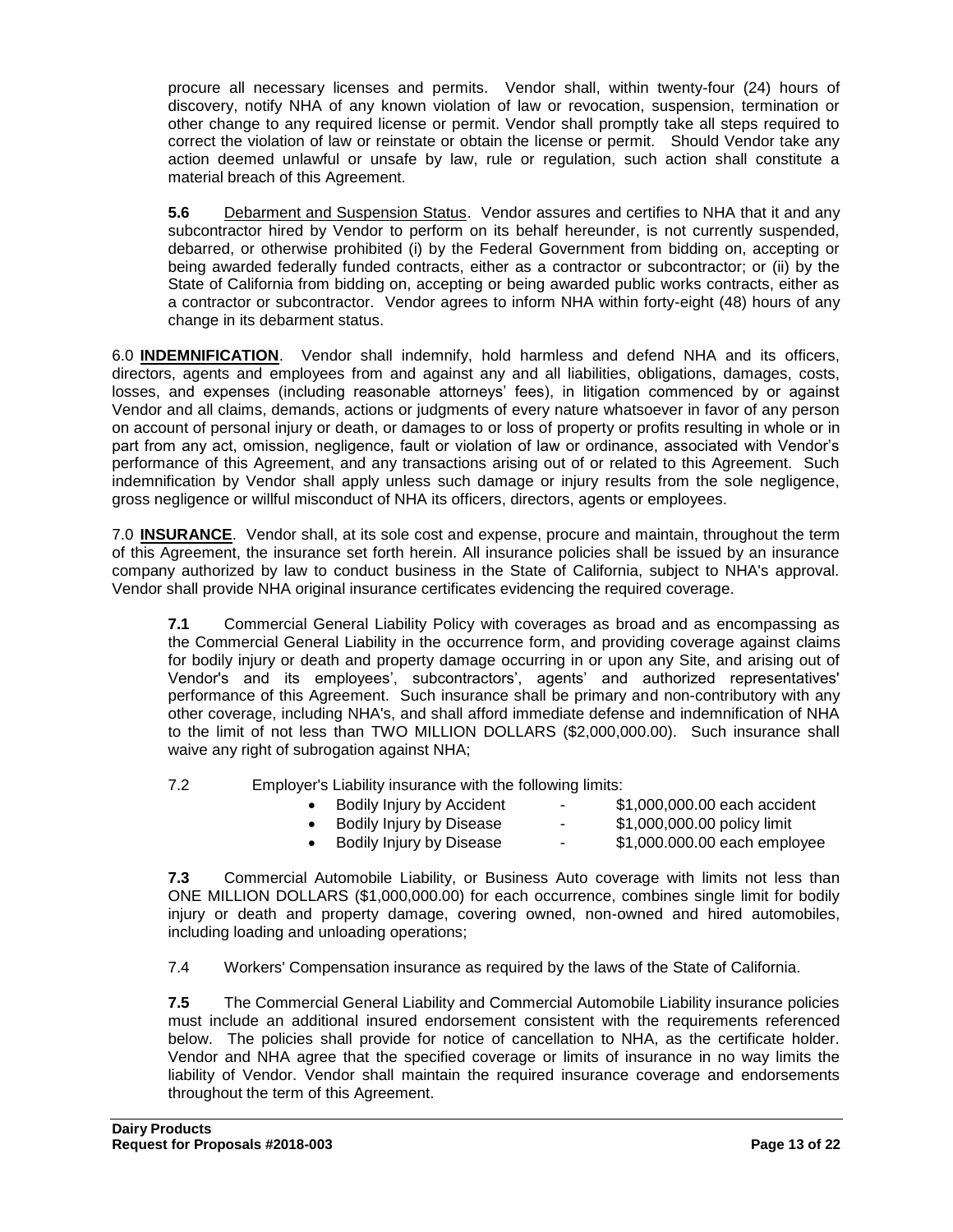The CGL and Commercial Automobile Liability insurance policies described above must include the following additional insured endorsement language:

*"The Neighborhood House Association, and its members, officers, directors, agents and employees are named as additional insured and are provided the same coverage as the named insured, including the cost of defense against claims for bodily injury or death and property damage occurring in or upon or resulting from the insured's use or occupancy of the Sites, or arising out of the insured's or its members', officers', directors', employees', agents', or subcontractors' performance or non-performance of this Agreement between the insured and Neighborhood House Association, unless such claim is determined by a court of competent jurisdiction to have arisen from the sole or gross negligence or the willful misconduct of an additional insured. The named insured's coverage is primary and shall not require contribution from the additional insured's insurance coverage."*

**8.0 TERMINATION.** This Agreement shall automatically expire on [End Date], unless extended or terminated earlier as provided herein.

**8.1** Material Breach and Cure. Vendor's failure to comply with the obligations set forth Sections 2, 5, 6, 7 and 9.1 of this Agreement shall be a material breach. Should Vendor, during the term of this Agreement, make any assignment for the benefit of its creditors, or voluntarily or involuntarily be declared bankrupt, or file for protection under any chapter of the Bankruptcy Act, or if a receiver or liquidator shall be appointed to administer the Vendor's affairs, such action by Vendor shall be a material breach of this Agreement. In the event Vendor commits a material breach of this Agreement, as set forth above, NHA shall give Vendor ten (10) business days within which to cure the breach. If Vendor fails to cure such material breach within the cure period, NHA may immediately and without further notice, terminate this Agreement and any obligations of NHA to perform hereunder. Such termination shall be deemed to be for cause.

**8.2** Termination for Convenience of Parties. After completion of the Initial Term, either party may terminate this Agreement by giving at least thirty (30) days written notice to the other party.

#### **SECTION 9. GENERAL PROVISIONS**

**9.1** Independent Contractor Status; No Agency Relationship. NHA and Vendor are and shall remain independent entities. Neither Vendor nor its agents or employees shall act as officers, agents, or employees of NHA. Vendor has no authority to assume or create any commitment or obligation on behalf of NHA or, to bind NHA in any manner. The Parties intend that Vendor, in performing the services specified in this Agreement, shall act as an independent contractor and shall have control of its work and the manner in which it is performed.

**9.2** Force Majeure. The obligation of any party to perform any acts herein shall be suspended during the period such performance is prevented by acts of God; war; riot; invasion; fire; accident; strike or walkout; government interference, regulation, appropriation, or rationing; or by inability to secure goods because of the foregoing conditions. The obligation to perform shall resume immediately upon cessation of the force majeure condition(s).

**9.3** Project Managers. The Parties' respective designated representatives shall be the dayto-day contact persons during the performance of services provided under this Agreement. Vendor's Project Manager shall be [\_\_\_\_\_\_\_\_\_\_]. NHA's Project Manager shall be its **Senior Director of Nutrition Services**. During the term of this Agreement, Vendor agrees to consult with NHA's Project Manager (a) regarding the format of any periodic report(s) or other deliverables; and (b) the adequacy of the Services provided by Vendor. All submittals required of Vendor shall be delivered to NHA's Project Manager; however, NHA's Project Manager may not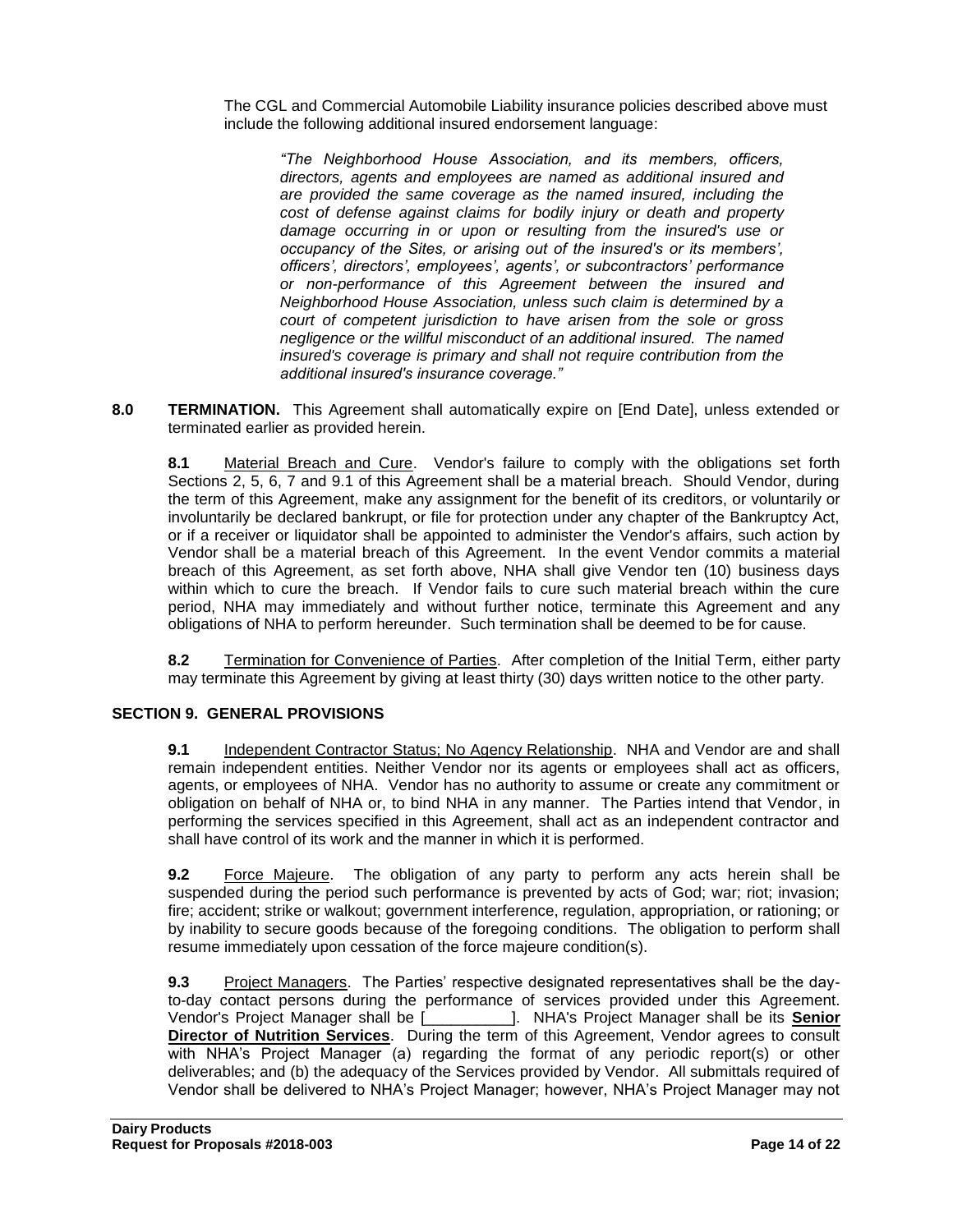(x) award, renew or terminate this Agreement; (y) agree to, or sign any modifications to the Agreement; or (z) obligate NHA for payment outside the scope of the Agreement.

**9.4** Notices. Any notice required by this Agreement shall be deemed to have been sufficiently communicated when (1) personally delivered or (2) on the second (2nd) business day after mailing by overnight delivery, postage prepaid:

#### **to NHA addressed**: **with copy to**:

The Neighborhood House Association<br>
Attn: Sr. Director, Nutrition Services<br>
The Neighborhood 5660 Copley Drive 5660 Copley Drive San Diego, California 92111 San Diego, California 92111

The Neighborhood House Association

**or to Vendor addressed**: \_\_\_\_\_\_\_\_\_\_\_\_\_\_\_\_\_\_\_\_

\_\_\_\_\_\_\_\_\_\_\_\_\_\_\_\_\_\_\_\_ \_\_\_\_\_\_\_\_\_\_\_\_\_\_\_\_\_\_\_\_ \_\_\_\_\_\_\_\_\_\_\_\_\_\_\_\_\_\_\_\_

**9.5** Confidential Information. All information furnished or disclosed to Vendor by NHA in connection with this Agreement which is identified as confidential is received in confidence, shall remain the property of NHA and shall not be disclosed to any third-party without NHA's prior written consent. Vendor shall not use any such information for any purpose other than to perform this Agreement.

**9.6** Subordination. This Agreement and the obligations of NHA herein shall be subordinate to any ground and premises leases, and to obligations (including deeds of trusts, mortgages, bonds, and all instruments supplemental thereto), and all renewals, modifications, consolidations, replacements and extensions thereof, created or given by NHA with respect to the Sites. Vendor hereby covenants and agrees that it will at any time required by NHA, during the term hereof and any extension or renewal, give and execute all further assurances as may be reasonably required to evidence and effectuate this subordination provision, to the holder or holders of any such leases or obligations.

**9.7** Assignment and Subcontracting**.** Vendor shall not assign or transfer any interest in this Agreement, whether by assignment or novation, without the prior written consent of NHA; and any purported assignment by Vendor, without prior written consent, shall be null and void and constitute a material breach.

**9.8** Modifications and Amendments**.** No amendment or modification of this Agreement shall be valid or binding unless made in writing and signed on behalf of each party by a duly authorized representative.

**9.9** Headings. All section and paragraph headings are for reference and convenience only and do not alter, amend, explain, interpret or otherwise affect the terms and conditions of this Agreement.

**9.10** Applicable Law**.** This Agreement is made and entered into in the State of California and its interpretation and enforcement and the construction of its terms shall be governed by California law.

**9.11** Attorneys' Fees**.** If legal action, including arbitration or action for declaratory relief, is brought by either party to interpret or enforce any provisions of this Agreement, the prevailing party shall be entitled to an award of reasonable attorneys' fees and other costs incurred, the award of which may be determined in the same action or a separate action brought for that purpose.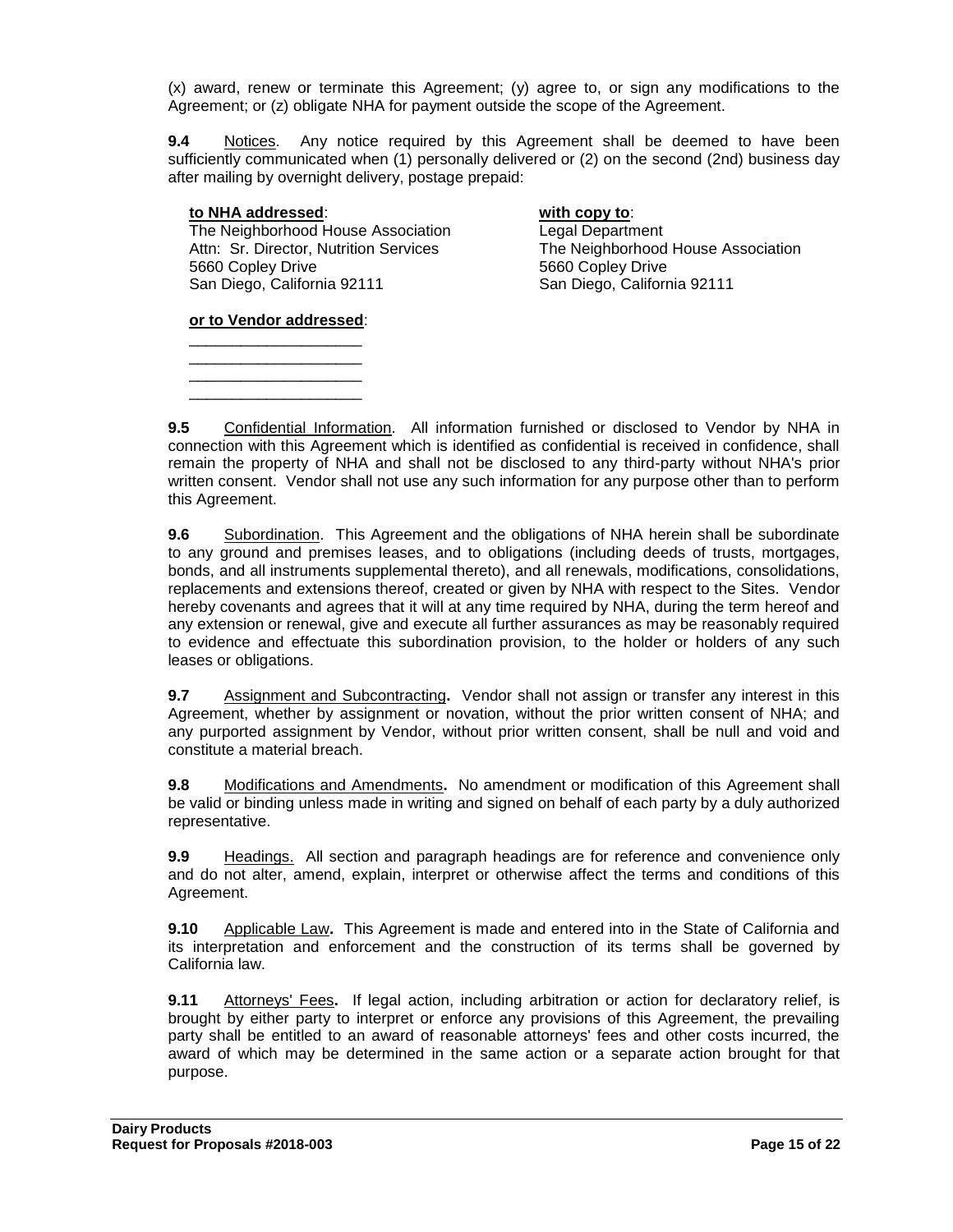**9.12** Entire Agreement**.** This Agreement represents the sole and entire agreement between NHA and Vendor, and supersedes all prior negotiations, representations, agreements, arrangements or understandings, either oral or written, between or among the parties hereto, relating to the subject matter of this Agreement.

**9.13** Partial Invalidity**.** If any term or provision of this Agreement is held by a court of competent jurisdiction to be invalid, void or unenforceable, the remainder of the provisions of this Agreement shall remain in full force and effect and shall in no way be affected, impaired or invalidated.

**9.14** Non-Exclusivity. Vendor acknowledges and agrees that this Agreement does not grant Vendor the exclusive right or privilege to provide NHA with any or all of the Products and Services that are the subject of this Agreement. NHA expressly reserves the right to contract with other parties to obtain similar or identical products.

**9.15** No Waiver of Breach or Default. NHA's failure to strictly and/or promptly enforce any of its rights, including but not limited to declaring a default, requiring cure of default, and/or terminating this Agreement, shall not operate as a waiver of the default or breach of NHA's rights, or to defeat or affect in any way the rights of either party, with respect to any such continuing or subsequent default or breach. No waiver shall be inferred from or implied by anything done or omitted by either party, except an express written waiver. All rights and remedies of either party with respect to default and breach shall be cumulative and not alternative. Each party expressly reserves the right to enforce any and all rights it has herein at any such time as the party, in its sole discretion, deems appropriate.

**IN WITNESS WHEREOF**, the parties hereto have caused this Agreement, including Appendixes I, and II to be signed in their names and on their behalf by the duly authorized representatives.

**[CONTRACTOR] The Neighborhood House Association**

 $\mathsf{By}$ 

Its:

#### By \_\_\_\_\_\_\_\_\_\_\_\_\_\_\_\_\_\_\_\_\_\_\_\_\_\_\_\_\_\_

 Rudolph A. Johnson, III Its: President and Chief Executive Officer

Approved as to form and legality:

\_\_\_\_\_\_\_\_\_\_\_\_\_\_\_\_\_\_\_\_\_\_\_\_\_\_\_\_\_

Dwight D. Smith Executive Vice President, General Counsel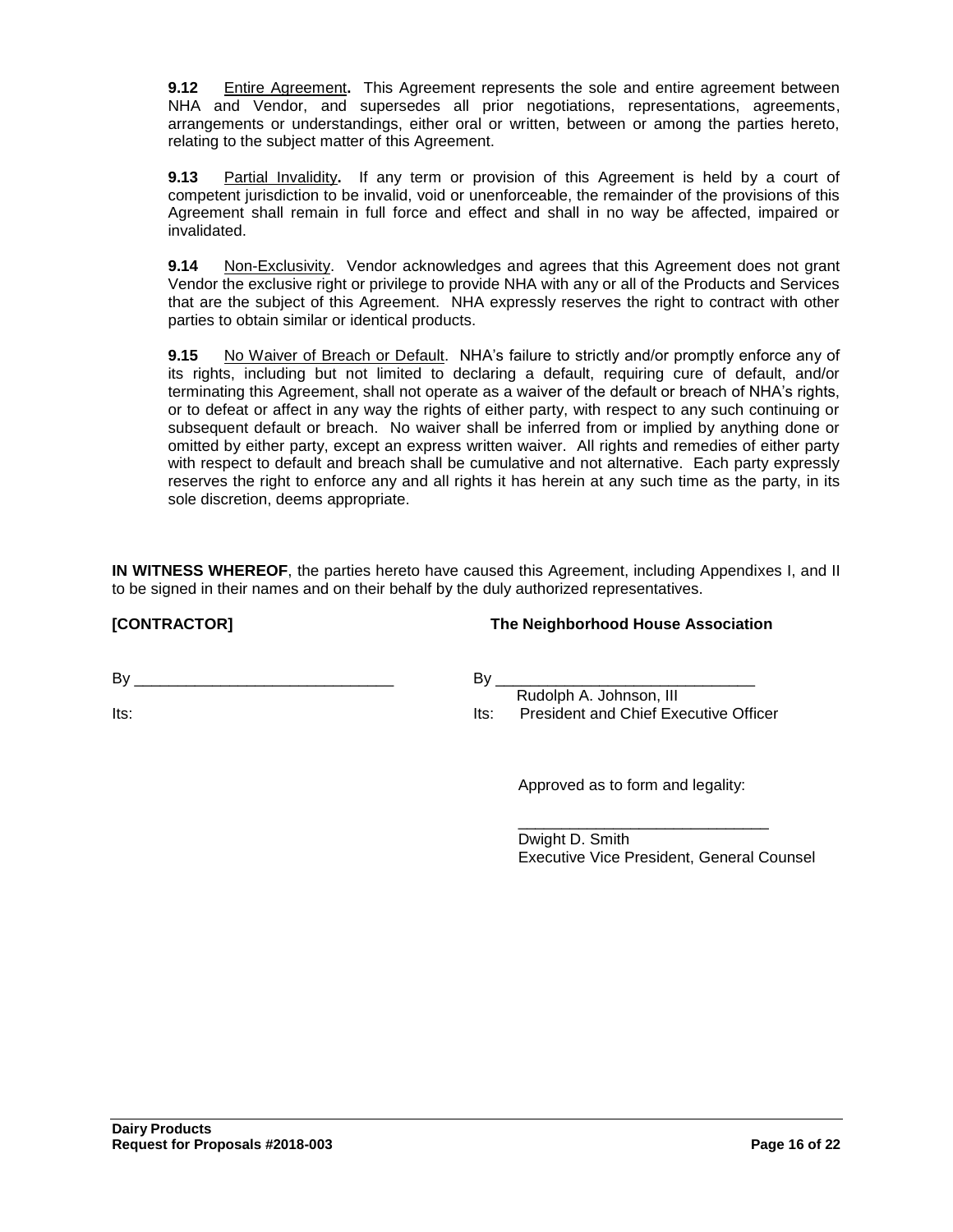## **APPENDIX "I"**

PRODUCT RECALL AND NOTIFICATION PROCEDURES

[TO BE PROVIDED BY CONTRACTOR]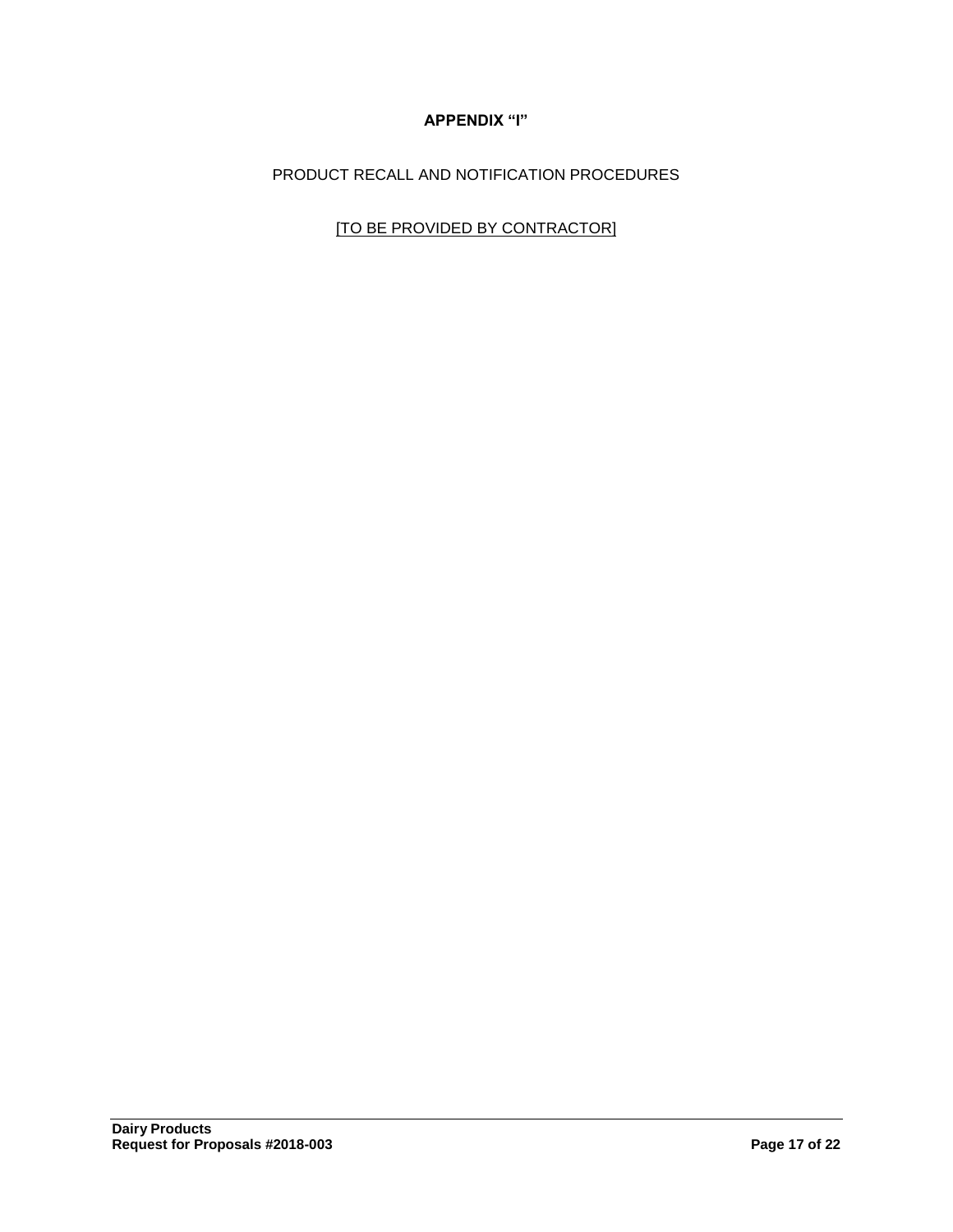#### **APPENDIX "II" ADDITIONAL ASSURANCES**

Vendor hereby assures and certifies that it will comply with the regulations, policies, guidelines and requirements, including 2 CFR 200 and E.O. 12372 as they relate to the application, acceptance and use of federal funds for this federally assisted project. To the extent applicable, Vendor assures and certifies to NHA that:

- 1. It possesses legal authority to enter into this Agreement; that a resolution, motion, or similar action has been duly adopted or passes as an official act of the applicant's governing body, authorizing the execution of the Agreement, including all understandings and assurances contained therein, and directing and authorizing the person identified as the official representative of the Vendor to act in connection with the Agreement and to provide such additional information as may be required.
- 2. It, and any subcontractor hired to perform hereunder, will comply with E.O. 11246, "Equal Employment Opportunity," as amended by E.O. 11375, "Amending Executive Order 11246 relating to Equal Employment Opportunity," and as supplemented by regulations at 41 CFR Part 60, "Office of Federal Contract Compliance Programs, Equal Employment Opportunity, and Department of Labor."
- 3. It, and any subcontractor hired to perform hereunder, will comply with the provisions of the Hatch Act (5 U.S.C. §§ 1501 -1508, and 7324 - 7328), which limits the political activity of the employee.
- 4. It, and any subcontractor hired to perform hereunder, will establish safeguards to prohibit employees from using their positions for a purpose that is or gives the appearance of being motivated by a desire for private gain for themselves or others, particularly those with whom they have family, business, or other ties.
- 5. It, and any subcontractor hired to perform hereunder, will comply with the Copeland "Anti-Kickback" Act (18 U.S.C. § 874), as supplemented by the Department of Labor Regulations (29 C.F.R. Part 3, "Contractors and subcontractors on public building or public work financed in whole or in part by loans or grants from the United States").
- 6. It, and any subcontractor hired to perform hereunder, will fully comply with all Federal statutes relating to the prohibition against forced child labor and severe forms of trafficking in persons. These include but are not limited to the Trafficking Victims Protection Act of 2000 (22 U.S.C. § 7104, et seq.) which authorizes the termination of grants, contracts and/or cooperative agreements, without penalty to the Federal awarding agency/department, if Vendor or any of its subcontractors (i) engages in severe forms of trafficking in persons; (ii) has procured a commercial sex act during the effective period of the contract; and/or (iii) uses forced labor in its performance of this Agreement.
- 7. It, and any subcontractor hired to perform hereunder, will fully comply with all Federal statutes relating to non-discrimination. These include but are not limited to: (a) Title VI of the Civil Rights Act of 1964 (42 U.S.C. § 2000d et seq.) which prohibits discrimination on the bases of race, color or national origin; Title VII of the Civil Rights Act of 1964, as amended, the California Fair Employment Practices Act; and any other Federal and State law and regulations hereinafter enacted which may apply to the application.
- 8. Regarding all negotiated contracts excluding those for less than \$2,500, NHA, the Federal Awarding Agency, the Comptroller General of the United States, or any of their duly authorized representatives, shall have access to any books, documents, papers and records of the contractor which are directly pertinent to a specific program for the purpose of making audits, examinations, excerpts and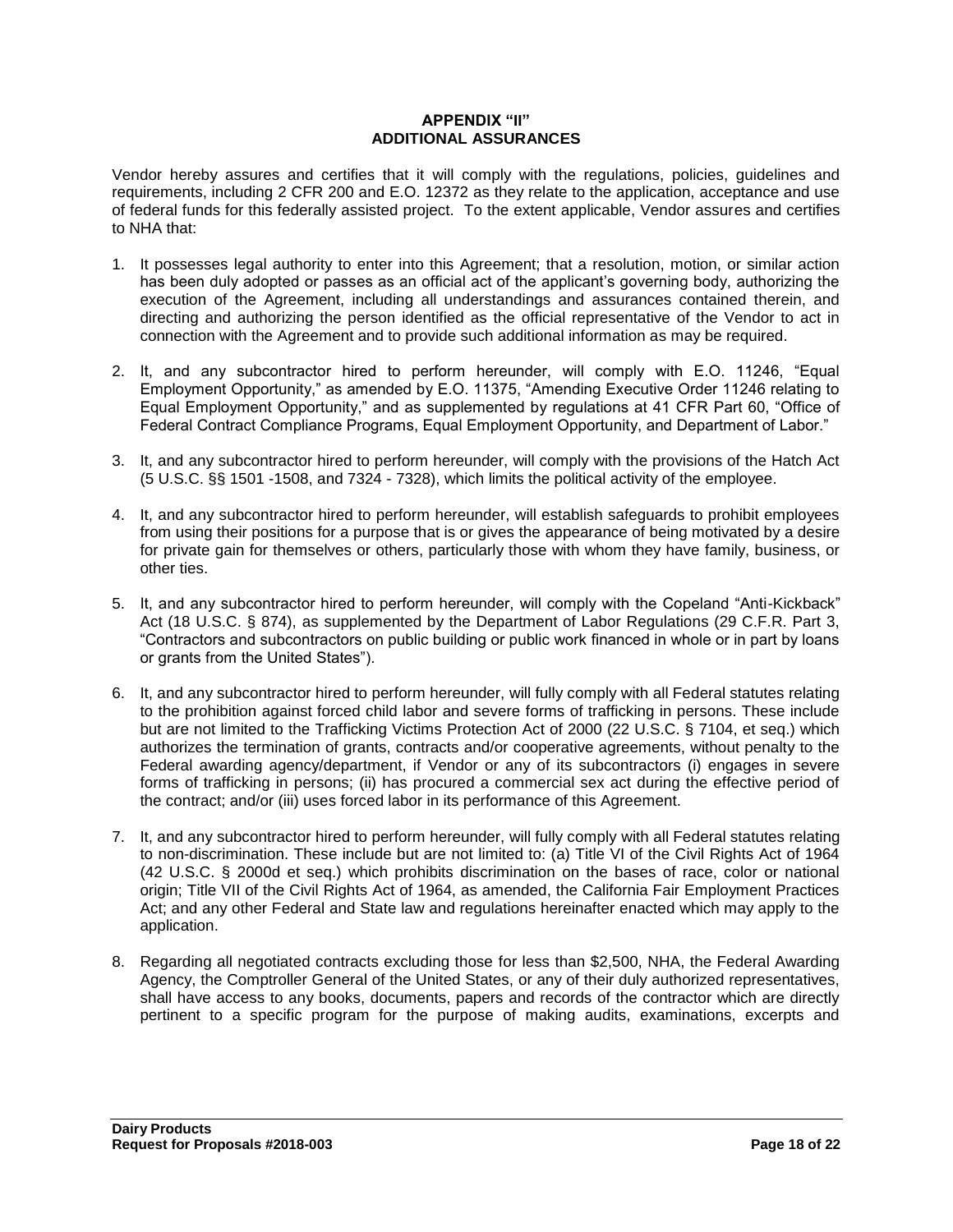Appendix II Additional Assurances

Transcriptions.

- 9. Regarding all negotiated contracts in excess of \$100,000, Vendor agrees to comply with all applicable standards, orders or regulations issued pursuant to the Clean Air Act (42 U.S.C. 7401 et seq.) and the Federal Water Pollution Control Act as amended (33 U.S.C. 1251 et seq.). Violations will be reported to the Federal awarding agency and the Regional Office of the Environmental Protection Act (EPA).
- 10. It, and any subcontractor hired to perform hereunder, will comply with all applicable requirements of all other Federal laws, executive orders, regulations and policies governing this program.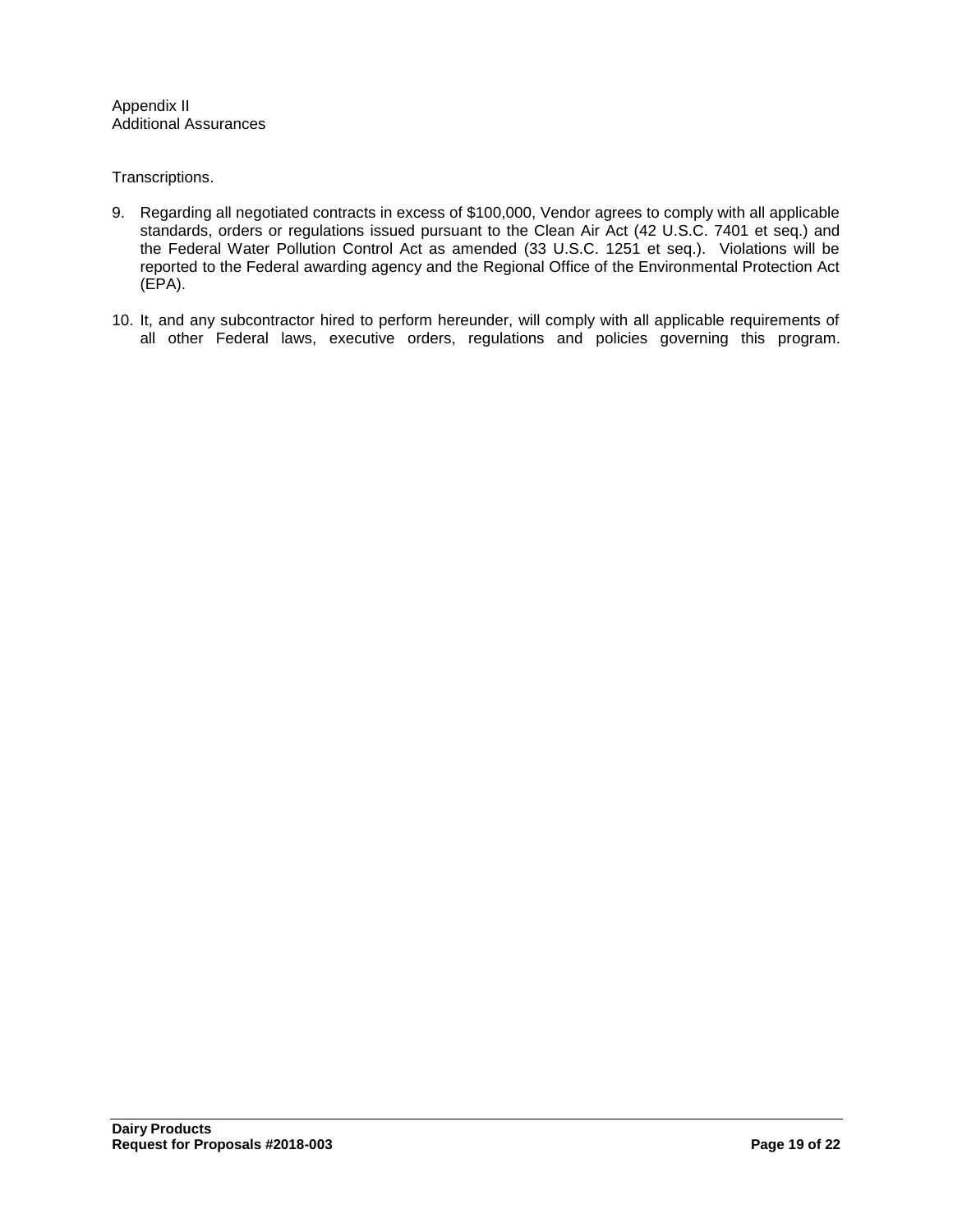#### **EXHIBIT C**

## **REQUEST RESPONSE SUBMITTAL FORM**

| <b>NHA Request #</b>                                                                                                                                                                                                                                                                  |  |  |  |
|---------------------------------------------------------------------------------------------------------------------------------------------------------------------------------------------------------------------------------------------------------------------------------------|--|--|--|
| The undersigned hereby proposes to furnish all services necessary to completely fulfill the Scope of<br>Services, without restriction. The total amount in <b>Exhibit A</b> of the RFP equals \$                                                                                      |  |  |  |
| Respondent Name (Please Print) __________________________________Business Address: __________________________                                                                                                                                                                         |  |  |  |
| [ ] Proprietorship [ ] Partnership [ ] Corporation [ ] LLC [ ] LLP FEIN #__________________________                                                                                                                                                                                   |  |  |  |
| If Partnership, list all general partner(s)                                                                                                                                                                                                                                           |  |  |  |
|                                                                                                                                                                                                                                                                                       |  |  |  |
| Primary contact for the Request Process                                                                                                                                                                                                                                               |  |  |  |
|                                                                                                                                                                                                                                                                                       |  |  |  |
| Can Respondent commence work on the start date in the Request? Y/N If no, when?                                                                                                                                                                                                       |  |  |  |
| Has the Specimen Contract attached to the Request been reviewed? Y / N<br>Are any terms unacceptable? $Y/N$ If yes, specify the terms                                                                                                                                                 |  |  |  |
|                                                                                                                                                                                                                                                                                       |  |  |  |
|                                                                                                                                                                                                                                                                                       |  |  |  |
|                                                                                                                                                                                                                                                                                       |  |  |  |
| <b>CERTIFICATION</b><br>I declare that the foregoing is true and correct and that I am authorized to make this representation and<br>submit the attached Response to NHA's Request # The Connect on behalf of<br><u> 1989 - Johann Barn, mars an t-Amerikaansk politiker (* 1908)</u> |  |  |  |
|                                                                                                                                                                                                                                                                                       |  |  |  |
| Signature                                                                                                                                                                                                                                                                             |  |  |  |

Type or Print Name

\_\_\_\_\_\_\_\_\_\_\_\_\_\_\_\_\_\_\_\_\_\_\_\_\_\_\_\_\_\_\_\_\_\_\_\_\_\_\_\_\_\_\_\_\_\_\_\_\_\_\_\_\_\_\_\_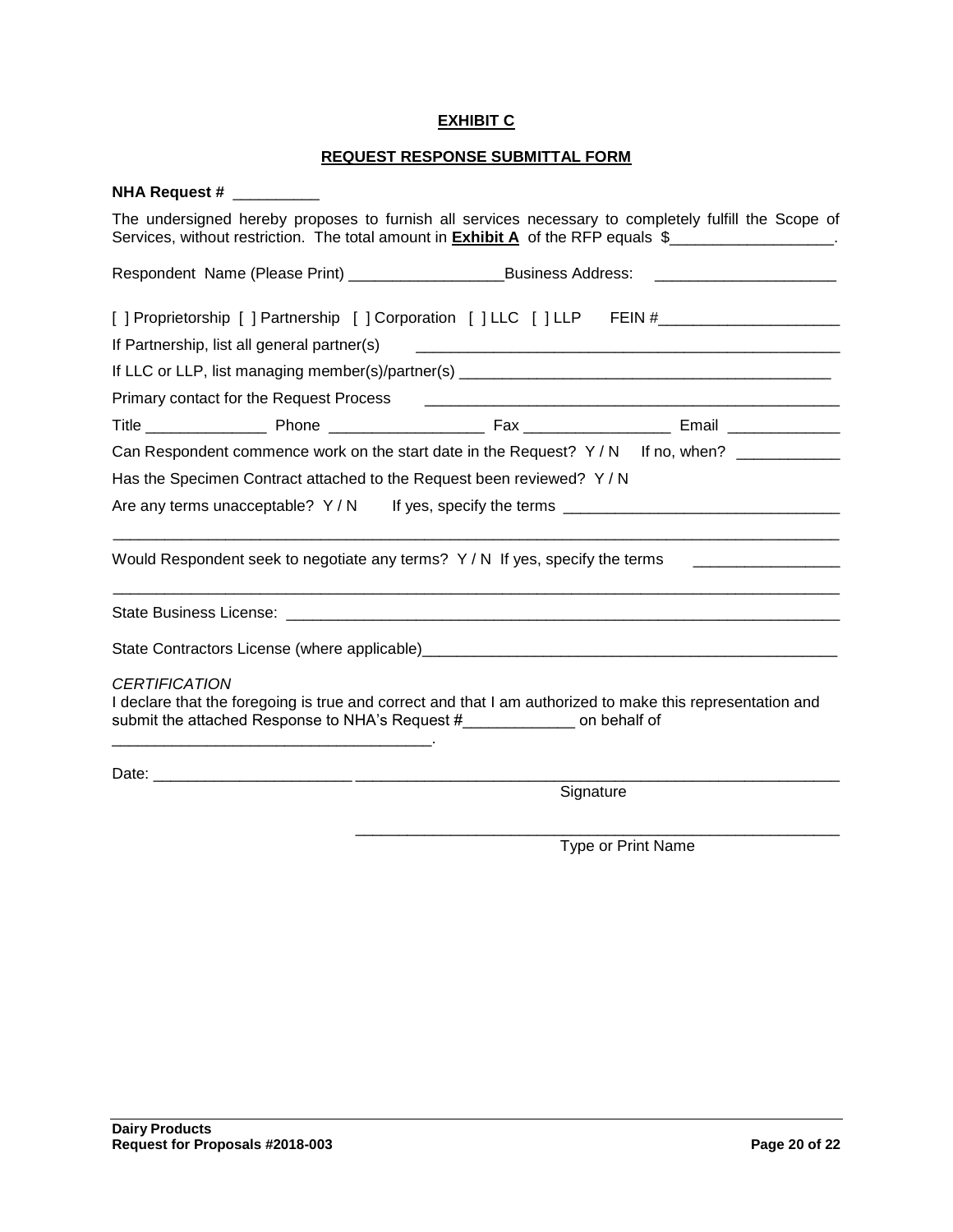#### **EXHIBIT D**

| <b>Vendor References Form</b>                                                                                                                                                                                                                                                      |  |  |  |  |
|------------------------------------------------------------------------------------------------------------------------------------------------------------------------------------------------------------------------------------------------------------------------------------|--|--|--|--|
|                                                                                                                                                                                                                                                                                    |  |  |  |  |
| Please provide a minimum of three (3) references where work of a similar size and nature was performed<br>within the past three (3) years. The purpose for the references is to enable NHA to judge the<br>responsibility, experience, skill, and business standing of the bidder. |  |  |  |  |
|                                                                                                                                                                                                                                                                                    |  |  |  |  |
|                                                                                                                                                                                                                                                                                    |  |  |  |  |
|                                                                                                                                                                                                                                                                                    |  |  |  |  |
|                                                                                                                                                                                                                                                                                    |  |  |  |  |
|                                                                                                                                                                                                                                                                                    |  |  |  |  |
|                                                                                                                                                                                                                                                                                    |  |  |  |  |
|                                                                                                                                                                                                                                                                                    |  |  |  |  |
|                                                                                                                                                                                                                                                                                    |  |  |  |  |
|                                                                                                                                                                                                                                                                                    |  |  |  |  |
|                                                                                                                                                                                                                                                                                    |  |  |  |  |
|                                                                                                                                                                                                                                                                                    |  |  |  |  |
|                                                                                                                                                                                                                                                                                    |  |  |  |  |
|                                                                                                                                                                                                                                                                                    |  |  |  |  |
|                                                                                                                                                                                                                                                                                    |  |  |  |  |
|                                                                                                                                                                                                                                                                                    |  |  |  |  |
|                                                                                                                                                                                                                                                                                    |  |  |  |  |
|                                                                                                                                                                                                                                                                                    |  |  |  |  |
|                                                                                                                                                                                                                                                                                    |  |  |  |  |